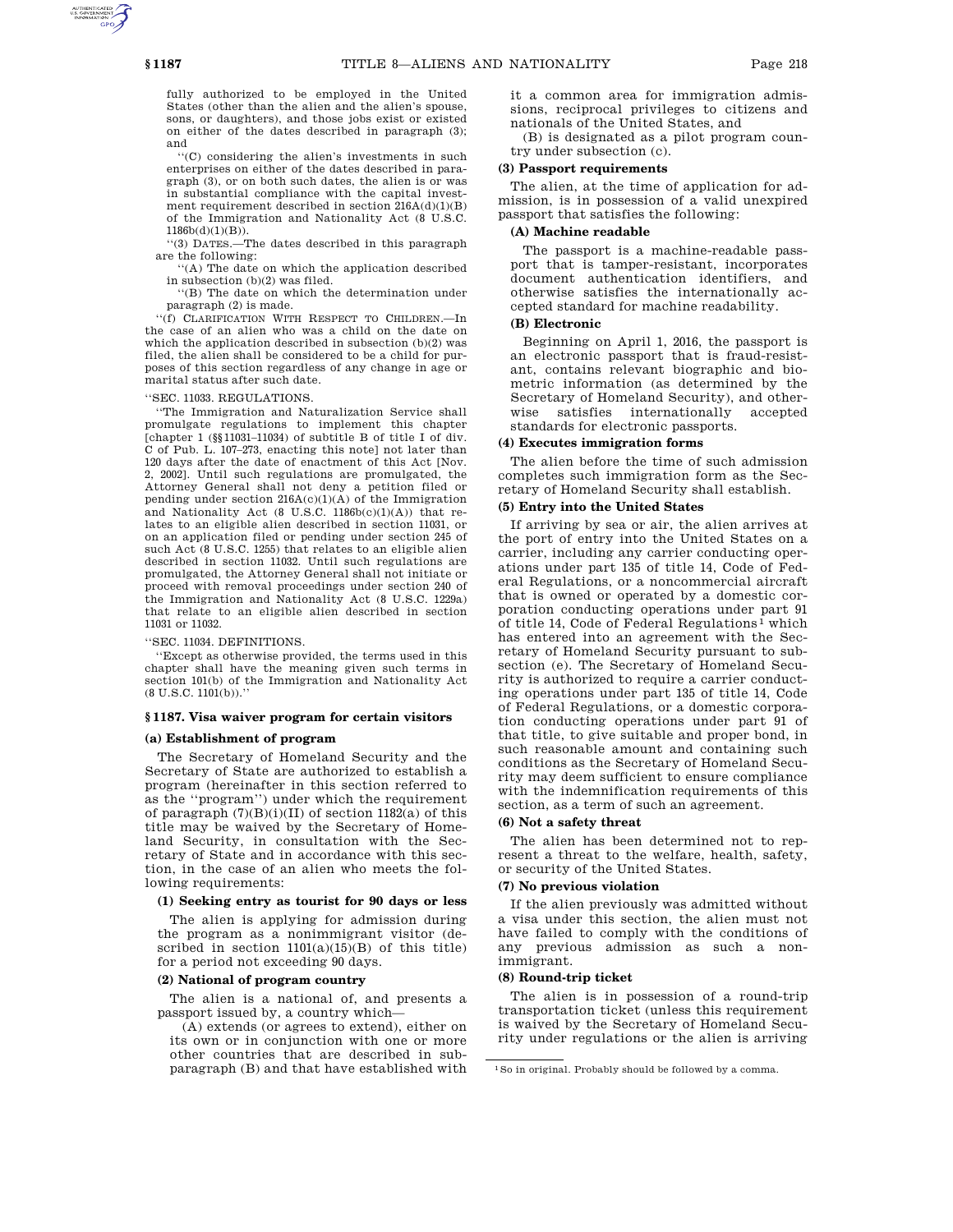at the port of entry on an aircraft operated under part 135 of title 14, Code of Federal Regulations, or a noncommercial aircraft that is owned or operated by a domestic corporation conducting operations under part 91 of title 14, Code of Federal Regulations).

# **(9) Automated system check**

The identity of the alien has been checked using an automated electronic database containing information about the inadmissibility of aliens to uncover any grounds on which the alien may be inadmissible to the United States, and no such ground has been found.

# **(10) Electronic transmission of identification information**

Operators of aircraft under part 135 of title 14, Code of Federal Regulations, or operators of noncommercial aircraft that are owned or operated by a domestic corporation conducting operations under part 91 of title 14, Code of Federal Regulations, carrying any alien passenger who will apply for admission under this section shall furnish such information as the Secretary of Homeland Security by regulation shall prescribe as necessary for the identification of any alien passenger being transported and for the enforcement of the immigration laws. Such information shall be electronically transmitted not less than one hour prior to arrival at the port of entry for purposes of checking for inadmissibility using the automated electronic database.

# **(11) Eligibility determination under the electronic system for travel authorization**

Beginning on the date on which the electronic system for travel authorization developed under subsection (h)(3) is fully operational, each alien traveling under the program shall, before applying for admission to the United States, electronically provide to the system biographical information and such other information as the Secretary of Homeland Security shall determine necessary to determine the eligibility of, and whether there exists a law enforcement or security risk in permitting, the alien to travel to the United States. Upon review of such biographical information, the Secretary of Homeland Security shall determine whether the alien is eligible to travel to the United States under the program.

# **(12) Not present in Iraq, Syria, or any other country or area of concern**

#### **(A) In general**

Except as provided in subparagraphs (B) and  $(C)$ —

(i) the alien has not been present, at any time on or after March 1, 2011—

(I) in Iraq or Syria;

(II) in a country that is designated by the Secretary of State under section 4605(j) of title 50 (as continued in effect under the International Emergency Economic Powers Act (50 U.S.C. 1701 et seq.)), section 2780 of title 22, section 2371 of title 22, or any other provision of law, as a country, the government of which has repeatedly provided support of acts of international terrorism; or

(III) in any other country or area of concern designated by the Secretary of Homeland Security under subparagraph  $(D)$ ; and

(ii) regardless of whether the alien is a national of a program country, the alien is not a national of—

(I) Iraq or Syria;

(II) a country that is designated, at the time the alien applies for admission, by the Secretary of State under section 4605(j) of title 50 (as continued in effect under the International Emergency Economic Powers Act (50 U.S.C. 1701 et seq.)), section 2780 of title 22, section 2371 of title 22, or any other provision of law, as a country, the government of which has repeatedly provided support of acts of international terrorism; or

(III) any other country that is designated, at the time the alien applies for admission, by the Secretary of Homeland Security under subparagraph (D).

# **(B) Certain military personnel and government employees**

Subparagraph (A)(i) shall not apply in the case of an alien if the Secretary of Homeland Security determines that the alien was present—

(i) in order to perform military service in the armed forces of a program country; or

(ii) in order to carry out official duties as a full time employee of the government of a program country.

# **(C) Waiver**

The Secretary of Homeland Security may waive the application of subparagraph (A) to an alien if the Secretary determines that such a waiver is in the law enforcement or national security interests of the United States.

# **(D) Countries or areas of concern**

#### **(i) In general**

Not later than 60 days after December 18, 2015, the Secretary of Homeland Security, in consultation with the Secretary of State and the Director of National Intelligence, shall determine whether the requirement under subparagraph (A) shall apply to any other country or area.

# **(ii) Criteria**

In making a determination under clause (i), the Secretary shall consider—

(I) whether the presence of an alien in the country or area increases the likelihood that the alien is a credible threat to the national security of the United States;

(II) whether a foreign terrorist organization has a significant presence in the country or area; and

(III) whether the country or area is a safe haven for terrorists.

#### **(iii) Annual review**

The Secretary shall conduct a review, on an annual basis, of any determination made under clause (i).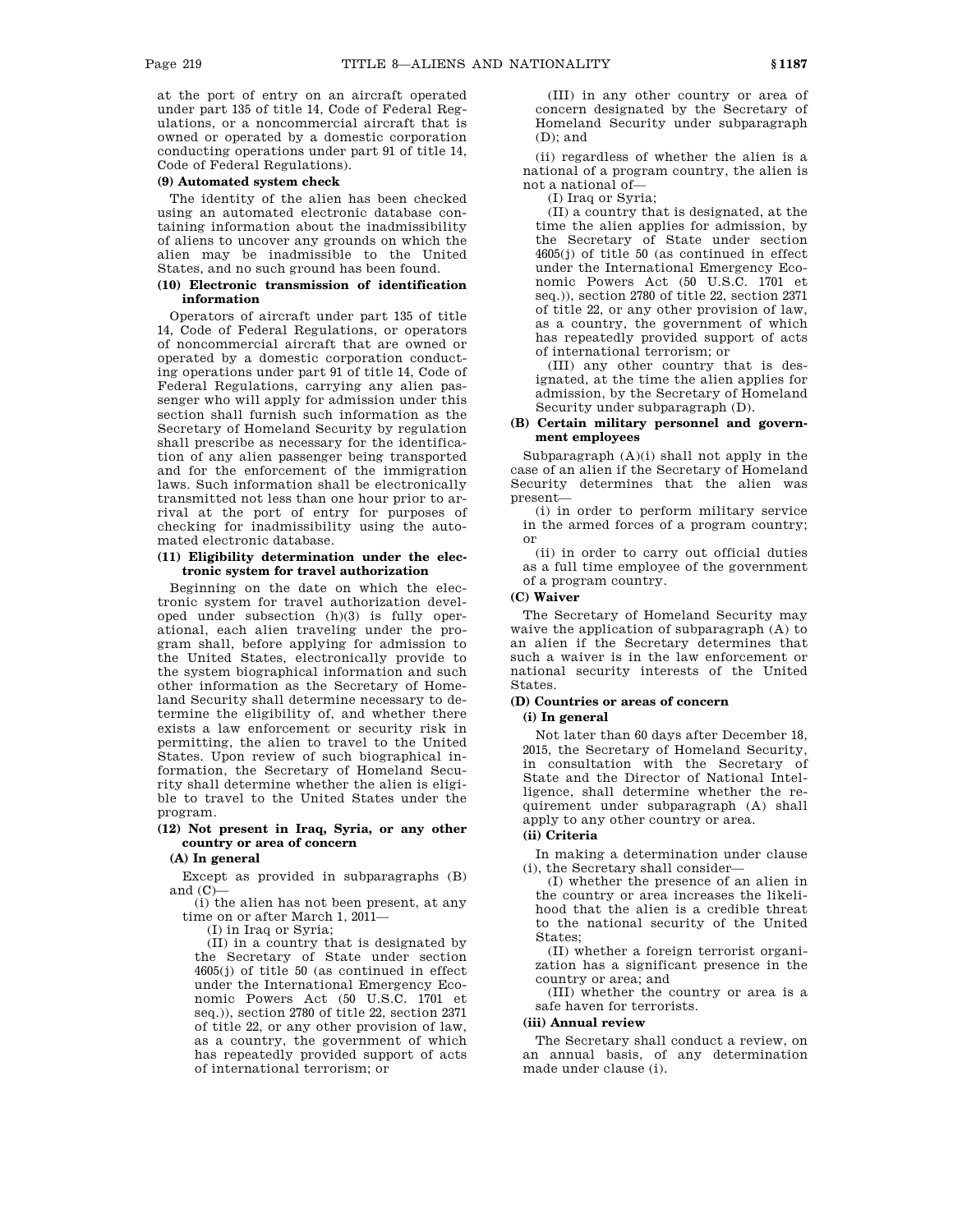# **(E) Report**

Beginning not later than one year after December 18, 2015, and annually thereafter, the Secretary of Homeland Security shall submit to the Committee on Homeland Security, the Committee on Foreign Affairs, the Permanent Select Committee on Intelligence, and the Committee on the Judiciary of the House of Representatives, and the Committee on Homeland Security and Governmental Affairs, the Committee on Foreign Relations, the Select Committee on Intelligence, and the Committee on the Judiciary of the Senate a report on each instance in which the Secretary exercised the waiver authority under subparagraph (C) during the previous year.

# **(b) Waiver of rights**

An alien may not be provided a waiver under the program unless the alien has waived any right—

(1) to review or appeal under this chapter of an immigration officer's determination as to the admissibility of the alien at the port of entry into the United States, or

(2) to contest, other than on the basis of an application for asylum, any action for removal of the alien.

# **(c) Designation of program countries**

# **(1) In general**

The Secretary of Homeland Security, in consultation with the Secretary of State, may designate any country as a program country if it meets the requirements of paragraph (2).

#### **(2) Qualifications**

Except as provided in subsection (f), a country may not be designated as a program country unless the following requirements are met:

# **(A) Low nonimmigrant visa refusal rate**

Either—

(i) the average number of refusals of nonimmigrant visitor visas for nationals of that country during—

(I) the two previous full fiscal years was less than 2.0 percent of the total number of nonimmigrant visitor visas for nationals of that country which were granted or refused during those years; and

(II) either of such two previous full fiscal years was less than 2.5 percent of the total number of nonimmigrant visitor visas for nationals of that country which were granted or refused during that year; or

(ii) such refusal rate for nationals of that country during the previous full fiscal year was less than 3.0 percent.

# **(B) Passport program**

#### **(i) Issuance of passports**

The government of the country certifies that it issues to its citizens passports described in subparagraph (A) of subsection (a)(3), and on or after April 1, 2016, passports described in subparagraph (B) of subsection (a)(3).

# **(ii) Validation of passports**

Not later than October 1, 2016, the government of the country certifies that it has in place mechanisms to validate passports described in subparagraphs (A) and  $(B)$  of subsection  $(a)(3)$  at each key port of entry into that country. This requirement shall not apply to travel between countries which fall within the Schengen Zone.

# **(C) Law enforcement and security interests**

The Secretary of Homeland Security, in consultation with the Secretary of State—

(i) evaluates the effect that the country's designation would have on the law enforcement and security interests of the United States (including the interest in enforcement of the immigration laws of the United States and the existence and effectiveness of its agreements and procedures for extraditing to the United States individuals, including its own nationals, who commit crimes that violate United States law);

(ii) determines that such interests would not be compromised by the designation of the country; and

(iii) submits a written report to the Committee on the Judiciary, the Committee on Foreign Affairs, and the Committee on Homeland Security of the House of Representatives and the Committee on the Judiciary, the Committee on Foreign Relations, and the Committee on Homeland Security and Governmental Affairs of the Senate regarding the country's qualification for designation that includes an explanation of such determination.

#### **(D) Reporting lost and stolen passports**

The government of the country enters into an agreement with the United States to report, or make available through Interpol or other means as designated by the Secretary of Homeland Security, to the United States Government information about the theft or loss of passports not later than 24 hours after becoming aware of the theft or loss and in a manner specified in the agreement.

# **(E) Repatriation of aliens**

The government of the country accepts for repatriation any citizen, former citizen, or national of the country against whom a final executable order of removal is issued not later than three weeks after the issuance of the final order of removal. Nothing in this subparagraph creates any duty for the United States or any right for any alien with respect to removal or release. Nothing in this subparagraph gives rise to any cause of action or claim under this paragraph or any other law against any official of the United States or of any State to compel the release, removal, or consideration for release or removal of any alien.

#### **(F) Passenger information exchange**

The government of the country enters into an agreement with the United States to share information regarding whether citizens and nationals of that country traveling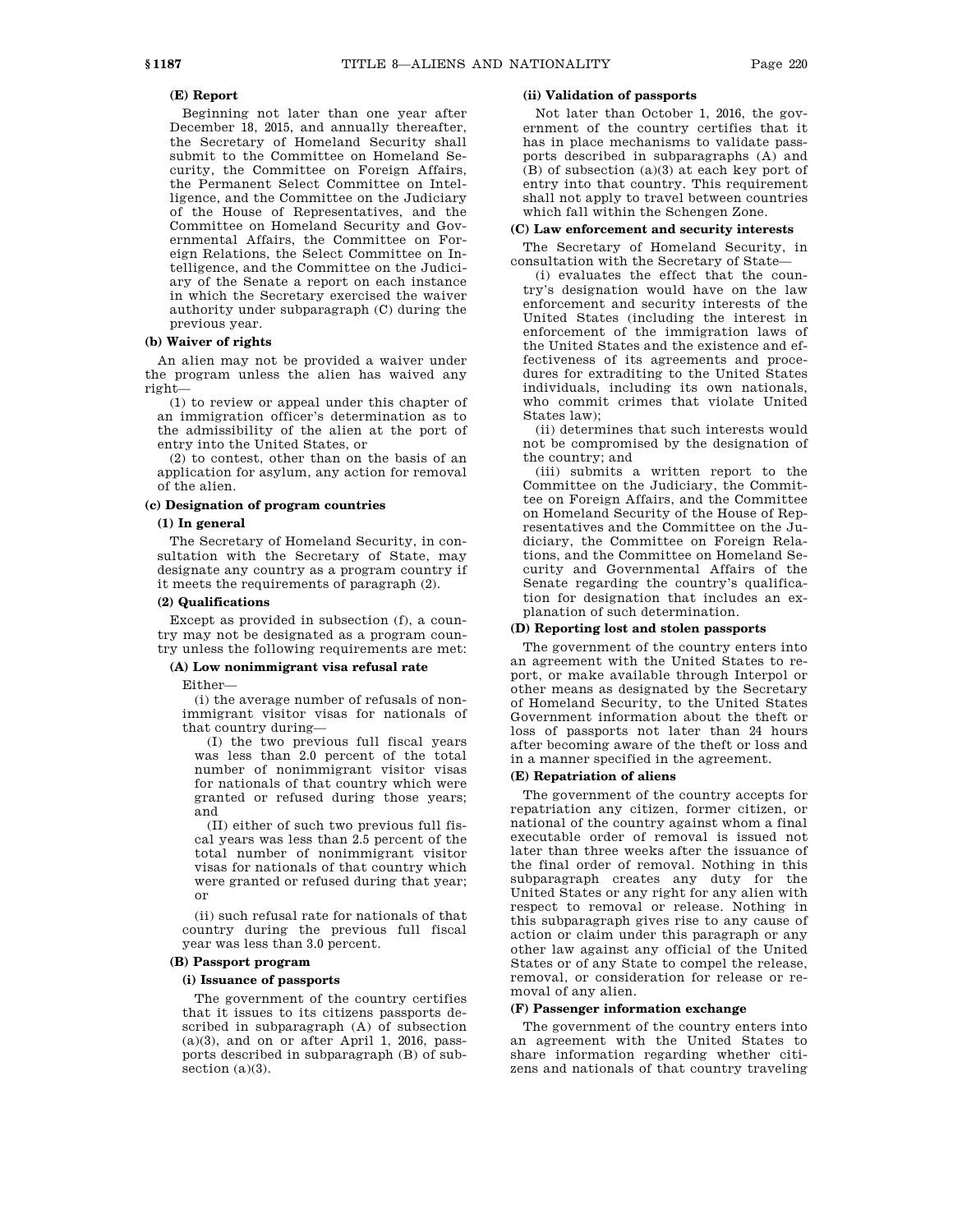to the United States represent a threat to the security or welfare of the United States or its citizens, and fully implements such agreement.

# **(G) Interpol screening**

Not later than 270 days after December 18, 2015, except in the case of a country in which there is not an international airport, the government of the country certifies to the Secretary of Homeland Security that, to the maximum extent allowed under the laws of the country, it is screening, for unlawful activity, each person who is not a citizen or national of that country who is admitted to or departs that country, by using relevant databases and notices maintained by Interpol, or other means designated by the Secretary of Homeland Security. This requirement shall not apply to travel between countries which fall within the Schengen Zone.

# **(3) Continuing and subsequent qualifications**

For each fiscal year after the initial period— **(A) Continuing qualification**

In the case of a country which was a program country in the previous fiscal year, a country may not be designated as a program country unless the sum of—

(i) the total of the number of nationals of that country who were denied admission at the time of arrival or withdrew their application for admission during such previous fiscal year as a nonimmigrant visitor, and

(ii) the total number of nationals of that country who were admitted as nonimmigrant visitors during such previous fiscal year and who violated the terms of such admission,

was less than 2 percent of the total number of nationals of that country who applied for admission as nonimmigrant visitors during such previous fiscal year.

# **(B) New countries**

In the case of another country, the country may not be designated as a program country unless the following requirements are met:

# **(i) Low nonimmigrant visa refusal rate in previous 2-year period**

The average number of refusals of nonimmigrant visitor visas for nationals of that country during the two previous full fiscal years was less than 2 percent of the total number of nonimmigrant visitor visas for nationals of that country which were granted or refused during those years.

#### **(ii) Low nonimmigrant visa refusal rate in each of the 2 previous years**

The average number of refusals of nonimmigrant visitor visas for nationals of that country during either of such two previous full fiscal years was less than 2.5 percent of the total number of nonimmigrant visitor visas for nationals of that country which were granted or refused during that year.

# **(4) Initial period**

For purposes of paragraphs (2) and (3), the term ''initial period'' means the period beginning at the end of the 30-day period described in subsection (b)(1) and ending on the last day of the first fiscal year which begins after such 30-day period.

# **(5) Written reports on continuing qualification; designation terminations**

# **(A) Periodic evaluations**

# **(i) In general**

The Secretary of Homeland Security, in consultation with the Secretary of State, periodically (but not less than once every 2 years)—

(I) shall evaluate the effect of each program country's continued designation on the law enforcement and security interests of the United States (including the interest in enforcement of the immigration laws of the United States and the existence and effectiveness of its agreements and procedures for extraditing to the United States individuals, including its own nationals, who commit crimes that violate United States law);

(II) shall determine, based upon the evaluation in subclause (I), whether any such designation ought to be continued or terminated under subsection (d);

(III) shall submit a written report to the Committee on the Judiciary, the Committee on Foreign Affairs, the Permanent Select Committee on Intelligence, and the Committee on Homeland Security, of the House of Representatives and the Committee on the Judiciary, the Committee on Foreign Relations, the Select Committee on Intelligence and the Committee on Homeland Security and Governmental Affairs of the Senate regarding the continuation or termination of the country's designation that includes an explanation of such determination and the effects described in subclause (I);

(IV) shall submit to Congress a report regarding the implementation of the electronic system for travel authorization under subsection (h)(3) and the participation of new countries in the program through a waiver under paragraph (8); and

(V) shall submit to the committees described in subclause (III), a report that includes an assessment of the threat to the national security of the United States of the designation of each country designated as a program country, including the compliance of the government of each such country with the requirements under subparagraphs (D) and (F) of paragraph (2), as well as each such government's capacity to comply with such requirements.

#### **(ii) Effective date**

A termination of the designation of a country under this subparagraph shall take effect on the date determined by the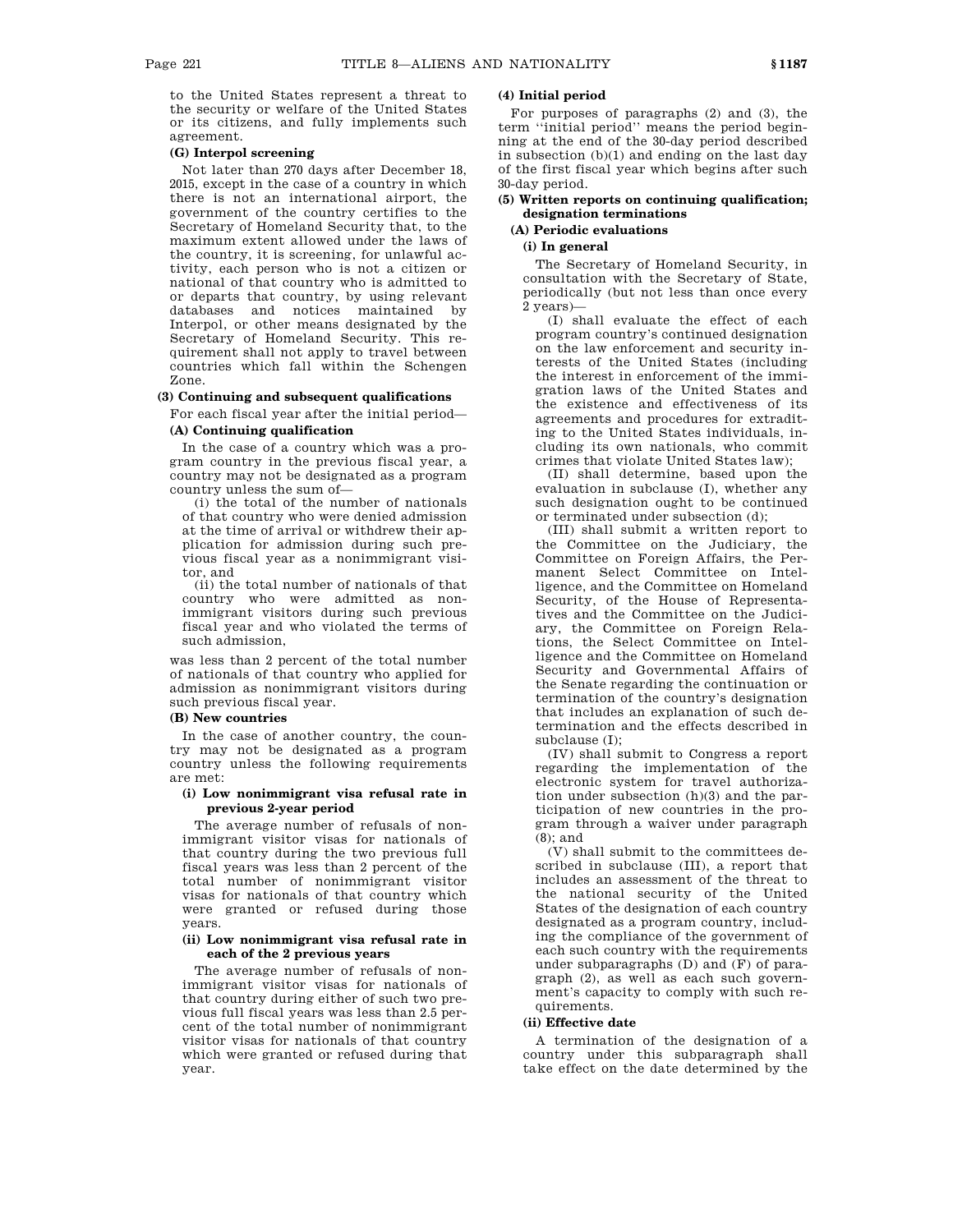Secretary of Homeland Security, in consultation with the Secretary of State.

# **(iii) Redesignation**

In the case of a termination under this subparagraph, the Secretary of Homeland Security shall redesignate the country as a program country, without regard to subsection (f) or paragraph (2) or (3), when the Secretary of Homeland Security, in consultation with the Secretary of State, determines that all causes of the termination have been eliminated.

# **(B) Emergency termination**

# **(i) In general**

In the case of a program country in which an emergency occurs that the Secretary of Homeland Security, in consultation with the Secretary of State, determines threatens the law enforcement or security interests of the United States (including the interest in enforcement of the immigration laws of the United States), the Secretary of Homeland Security shall immediately terminate the designation of the country as a program country.

# **(ii) Definition**

For purposes of clause (i), the term ''emergency'' means—

(I) the overthrow of a democratically elected government;

(II) war (including undeclared war, civil war, or other military activity) on the territory of the program country;

(III) a severe breakdown in law and order affecting a significant portion of the program country's territory;

(IV) a severe economic collapse in the program country; or

(V) any other extraordinary event in the program country that threatens the law enforcement or security interests of the United States (including the interest in enforcement of the immigration laws of the United States) and where the country's participation in the program could contribute to that threat.

#### **(iii) Redesignation**

The Secretary of Homeland Security may redesignate the country as a program country, without regard to subsection (f) or paragraph (2) or (3), when the Secretary of Homeland Security, in consultation with the Secretary of State, determines that—

(I) at least 6 months have elapsed since the effective date of the termination;

(II) the emergency that caused the termination has ended; and

(III) the average number of refusals of nonimmigrant visitor visas for nationals of that country during the period of termination under this subparagraph was less than 3.0 percent of the total number of nonimmigrant visitor visas for nationals of that country which were granted or refused during such period.

#### **(iv) Program suspension authority**

The Director of National Intelligence shall immediately inform the Secretary of Homeland Security of any current and credible threat which poses an imminent danger to the United States or its citizens and originates from a country participating in the visa waiver program. Upon receiving such notification, the Secretary, in consultation with the Secretary of State—

(I) may suspend a country from the visa waiver program without prior notice

(II) shall notify any country suspended under subclause (I) and, to the extent practicable without disclosing sensitive intelligence sources and methods, provide justification for the suspension; and

(III) shall restore the suspended country's participation in the visa waiver program upon a determination that the threat no longer poses an imminent danger to the United States or its citizens.

# **(C) Treatment of nationals after termination** For purposes of this paragraph—

(i) nationals of a country whose designation is terminated under subparagraph (A) or (B) shall remain eligible for a waiver under subsection (a) until the effective date of such termination; and

(ii) a waiver under this section that is provided to such a national for a period described in subsection (a)(1) shall not, by such termination, be deemed to have been rescinded or otherwise rendered invalid, if the waiver is granted prior to such termination.

# **(6) Computation of visa refusal rates**

For purposes of determining the eligibility of a country to be designated as a program country, the calculation of visa refusal rates shall not include any visa refusals which incorporate any procedures based on, or are otherwise based on, race, sex, or disability, unless otherwise specifically authorized by law or regulation. No court shall have jurisdiction under this paragraph to review any visa refusal, the denial of admission to the United States of any alien by the Secretary of Homeland Security, the Secretary's computation of the visa refusal rate, or the designation or nondesignation of any country.

# **(7) Visa waiver information**

#### **(A) In general**

In refusing the application of nationals of a program country for United States visas, or the applications of nationals of a country seeking entry into the visa waiver program, a consular officer shall not knowingly or intentionally classify the refusal of the visa under a category that is not included in the calculation of the visa refusal rate only so that the percentage of that country's visa refusals is less than the percentage limitation applicable to qualification for participation in the visa waiver program.

#### **(B) Reporting requirement**

On May 1 of each year, for each country under consideration for inclusion in the visa waiver program, the Secretary of State shall provide to the appropriate congressional committees—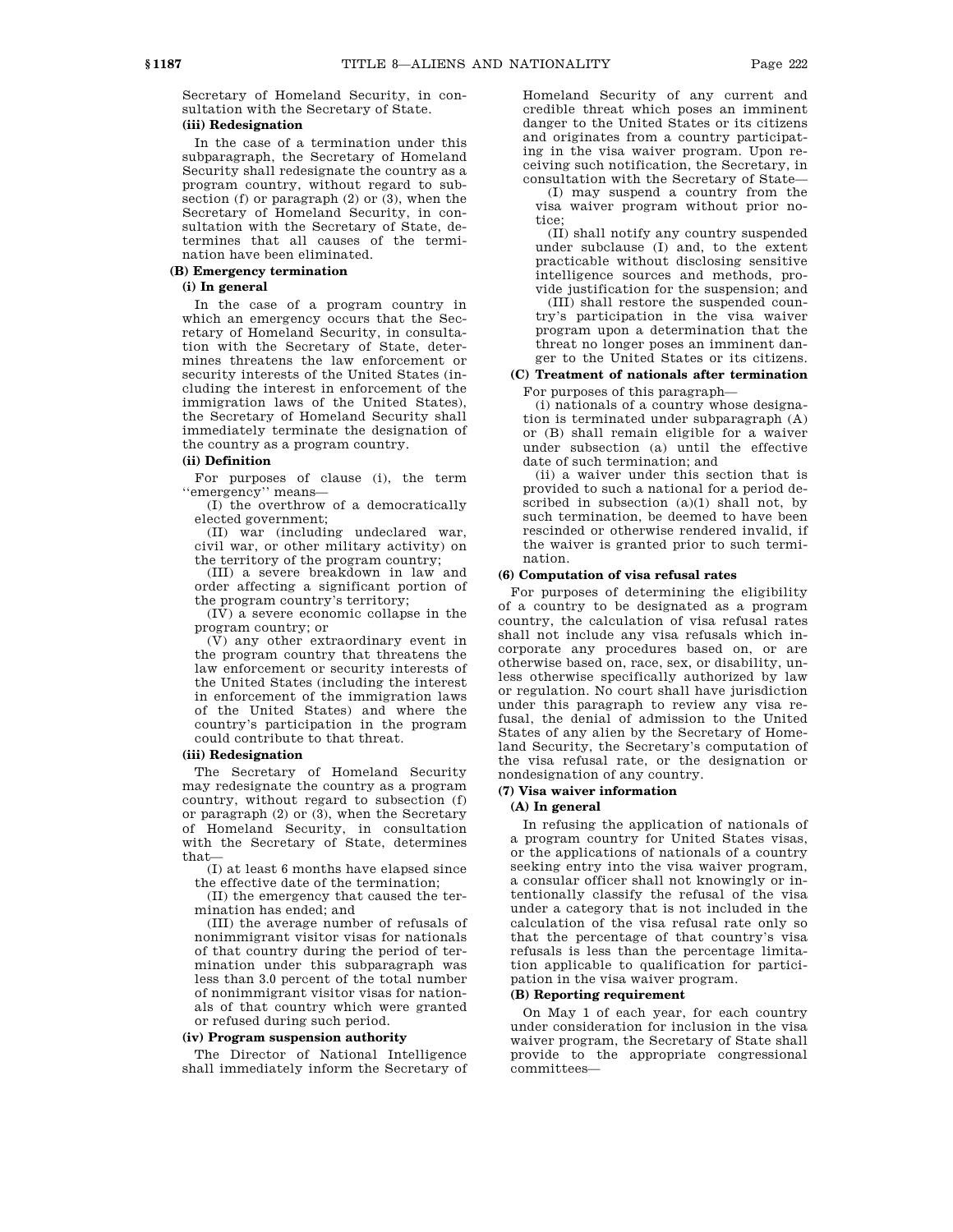(i) the total number of nationals of that country that applied for United States visas in that country during the previous calendar year;

(ii) the total number of such nationals who received United States visas during the previous calendar year;

(iii) the total number of such nationals who were refused United States visas during the previous calendar year;

(iv) the total number of such nationals who were refused United States visas during the previous calendar year under each provision of this chapter under which the visas were refused; and

(v) the number of such nationals that were refused under section 1184(b) of this title as a percentage of the visas that were issued to such nationals.

# **(C) Certification**

Not later than May 1 of each year, the United States chief of mission, acting or permanent, to each country under consideration for inclusion in the visa waiver program shall certify to the appropriate congressional committees that the information described in subparagraph (B) is accurate and provide a copy of that certification to those committees.

# **(D) Consideration of countries in the visa waiver program**

Upon notification to the Secretary of Homeland Security that a country is under consideration for inclusion in the visa waiver program, the Secretary of State shall provide all of the information described in subparagraph (B) to the Secretary of Homeland Security.

#### **(E) Definition**

In this paragraph, the term ''appropriate congressional committees'' means the Committee on the Judiciary and the Committee on Foreign Relations of the Senate and the Committee on the Judiciary and the Committee on International Relations of the House of Representatives.

# **(8) Nonimmigrant visa refusal rate flexibility**

# **(A) Certification**

#### **(i) In general**

On the date on which an air exit system is in place that can verify the departure of not less than 97 percent of foreign nationals who exit through airports of the United States and the electronic system for travel authorization required under subsection (h)(3) is fully operational, the Secretary of Homeland Security shall certify to Congress that such air exit system and electronic system for travel authorization are in place.

# **(ii) Notification to Congress**

The Secretary shall notify Congress in writing of the date on which the air exit system under clause (i) fully satisfies the biometric requirements specified in subsection (i).

# **(iii) Temporary suspension of waiver authority**

Notwithstanding any certification made under clause (i), if the Secretary has not notified Congress in accordance with clause (ii) by June 30, 2009, the Secretary's waiver authority under subparagraph (B) shall be suspended beginning on July 1, 2009, until such time as the Secretary makes such notification.

#### **(iv) Rule of construction**

Nothing in this paragraph shall be construed as in any way abrogating the reporting requirements under subsection  $(i)(3)$ .

# **(B) Waiver**

After certification by the Secretary under subparagraph (A), the Secretary, in consultation with the Secretary of State, may waive the application of paragraph (2)(A) for a country if—

(i) the country meets all security requirements of this section;

(ii) the Secretary of Homeland Security determines that the totality of the country's security risk mitigation measures provide assurance that the country's participation in the program would not compromise the law enforcement, security interests, or enforcement of the immigration laws of the United States;

(iii) there has been a sustained reduction in the rate of refusals for nonimmigrant visas for nationals of the country and conditions exist to continue such reduction;

(iv) the country cooperated with the Government of the United States on counterterrorism initiatives, information sharing, and preventing terrorist travel before the date of its designation as a program country, and the Secretary of Homeland Security and the Secretary of State determine that such cooperation will continue; and

(v)(I) the rate of refusals for nonimmigrant visitor visas for nationals of the country during the previous full fiscal year was not more than ten percent; or

(II) the visa overstay rate for the country for the previous full fiscal year does not exceed the maximum visa overstay rate, once such rate is established under subparagraph (C).

# **(C) Maximum visa overstay rate**

# **(i) Requirement to establish**

After certification by the Secretary under subparagraph (A), the Secretary and the Secretary of State jointly shall use information from the air exit system referred to in such subparagraph to establish a maximum visa overstay rate for countries participating in the program pursuant to a waiver under subparagraph (B). The Secretary of Homeland Security shall certify to Congress that such rate would not compromise the law enforcement, security interests, or enforcement of the immigration laws of the United States.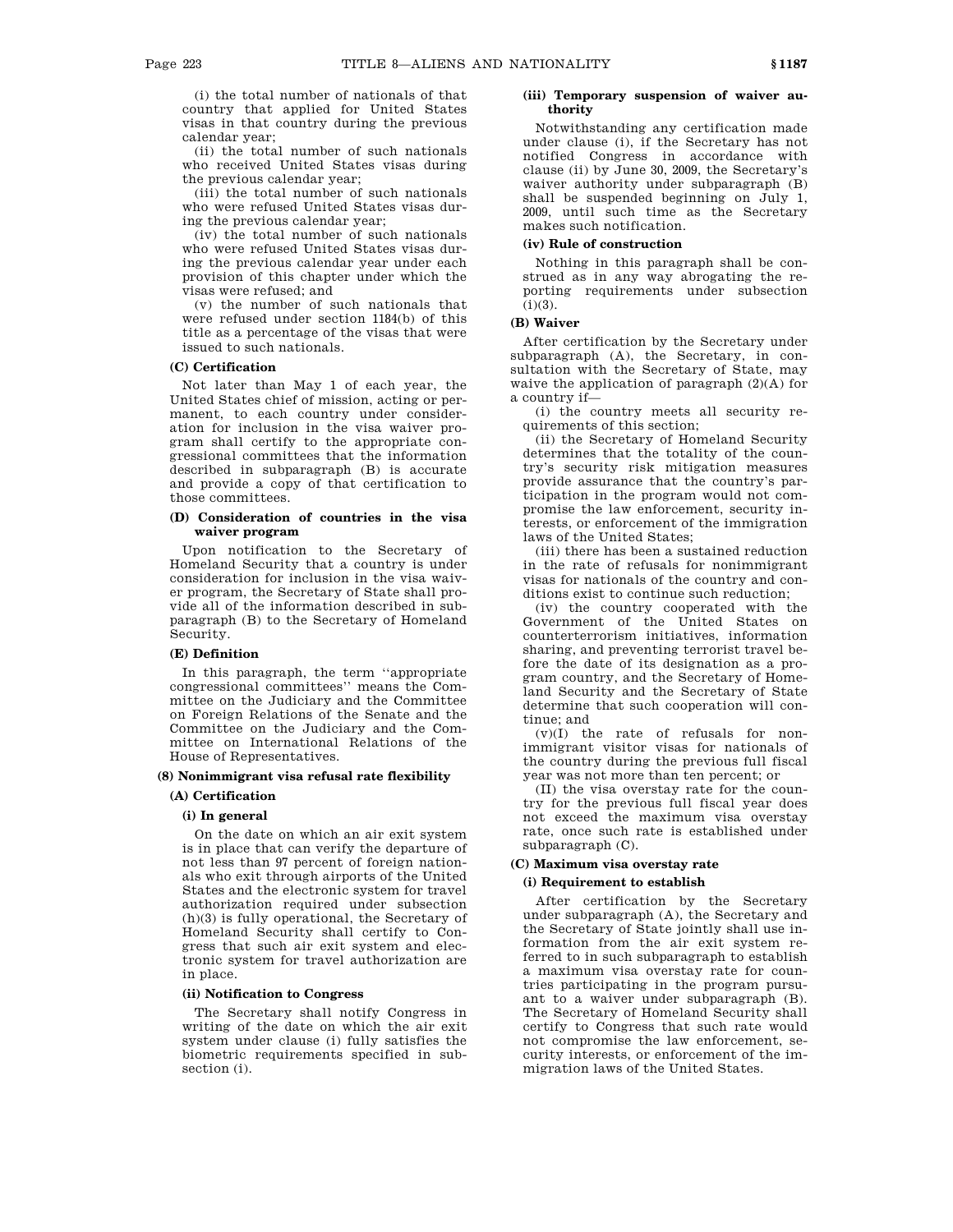# **(ii) Visa overstay rate defined**

In this paragraph the term ''visa overstay rate'' means, with respect to a country, the ratio of—

(I) the total number of nationals of that country who were admitted to the United States on the basis of a nonimmigrant visa whose periods of authorized stays ended during a fiscal year but who remained unlawfully in the United States beyond such periods; to

(II) the total number of nationals of that country who were admitted to the United States on the basis of a nonimmigrant visa during that fiscal year.

# **(iii) Report and publication**

The Secretary of Homeland Security shall on the same date submit to Congress and publish in the Federal Register information relating to the maximum visa overstay rate established under clause (i). Not later than 60 days after such date, the Secretary shall issue a final maximum visa overstay rate above which a country may not participate in the program.

#### **(9) Discretionary security-related considerations**

In determining whether to waive the application of paragraph (2)(A) for a country, pursuant to paragraph (8), the Secretary of Homeland Security, in consultation with the Secretary of State, shall take into consideration other factors affecting the security of the United States, including—

(A) airport security standards in the country;

(B) whether the country assists in the operation of an effective air marshal program;

(C) the standards of passports and travel documents issued by the country; and

(D) other security-related factors, including the country's cooperation with the United States' initiatives toward combating terrorism and the country's cooperation with the United States intelligence community in sharing information regarding terrorist threats.

# **(10) Technical assistance**

The Secretary of Homeland Security, in consultation with the Secretary of State, shall provide technical assistance to program countries to assist those countries in meeting the requirements under this section. The Secretary of Homeland Security shall ensure that the program office within the Department of Homeland Security is adequately staffed and has resources to be able to provide such technical assistance, in addition to its duties to effectively monitor compliance of the countries participating in the program with all the requirements of the program.

#### **(11) Independent review**

# **(A) In general**

Prior to the admission of a new country into the program under this section, and in conjunction with the periodic evaluations required under subsection  $(c)(5)(A)$ , the Director of National Intelligence shall conduct an independent intelligence assessment of a nominated country and member of the program.

#### **(B) Reporting requirement**

The Director shall provide to the Secretary of Homeland Security, the Secretary of State, and the Attorney General the independent intelligence assessment required under subparagraph (A).

# **(C) Contents**

The independent intelligence assessment conducted by the Director shall include—

(i) a review of all current, credible terrorist threats of the subject country;

(ii) an evaluation of the subject country's counterterrorism efforts;

(iii) an evaluation as to the extent of the country's sharing of information beneficial to suppressing terrorist movements, financing, or actions;

(iv) an assessment of the risks associated with including the subject country in the program; and

(v) recommendations to mitigate the risks identified in clause (iv).

# **(12) Designation of high risk program countries**

#### **(A) In general**

The Secretary of Homeland Security, in consultation with the Director of National Intelligence and the Secretary of State, shall evaluate program countries on an annual basis based on the criteria described in subparagraph (B) and shall identify any program country, the admission of nationals from which under the visa waiver program under this section, the Secretary determines presents a high risk to the national security of the United States.

#### **(B) Criteria**

In evaluating program countries under subparagraph (A), the Secretary of Homeland Security, in consultation with the Director of National Intelligence and the Secretary of State, shall consider the following criteria:

(i) The number of nationals of the country determined to be ineligible to travel to the United States under the program during the previous year.

(ii) The number of nationals of the country who were identified in United States Government databases related to the identities of known or suspected terrorists during the previous year.

(iii) The estimated number of nationals of the country who have traveled to Iraq or Syria at any time on or after March 1, 2011 to engage in terrorism.

(iv) The capacity of the country to combat passport fraud.

(v) The level of cooperation of the country with the counter-terrorism efforts of the United States.

(vi) The adequacy of the border and immigration control of the country.

(vii) Any other criteria the Secretary of Homeland Security determines to be appropriate.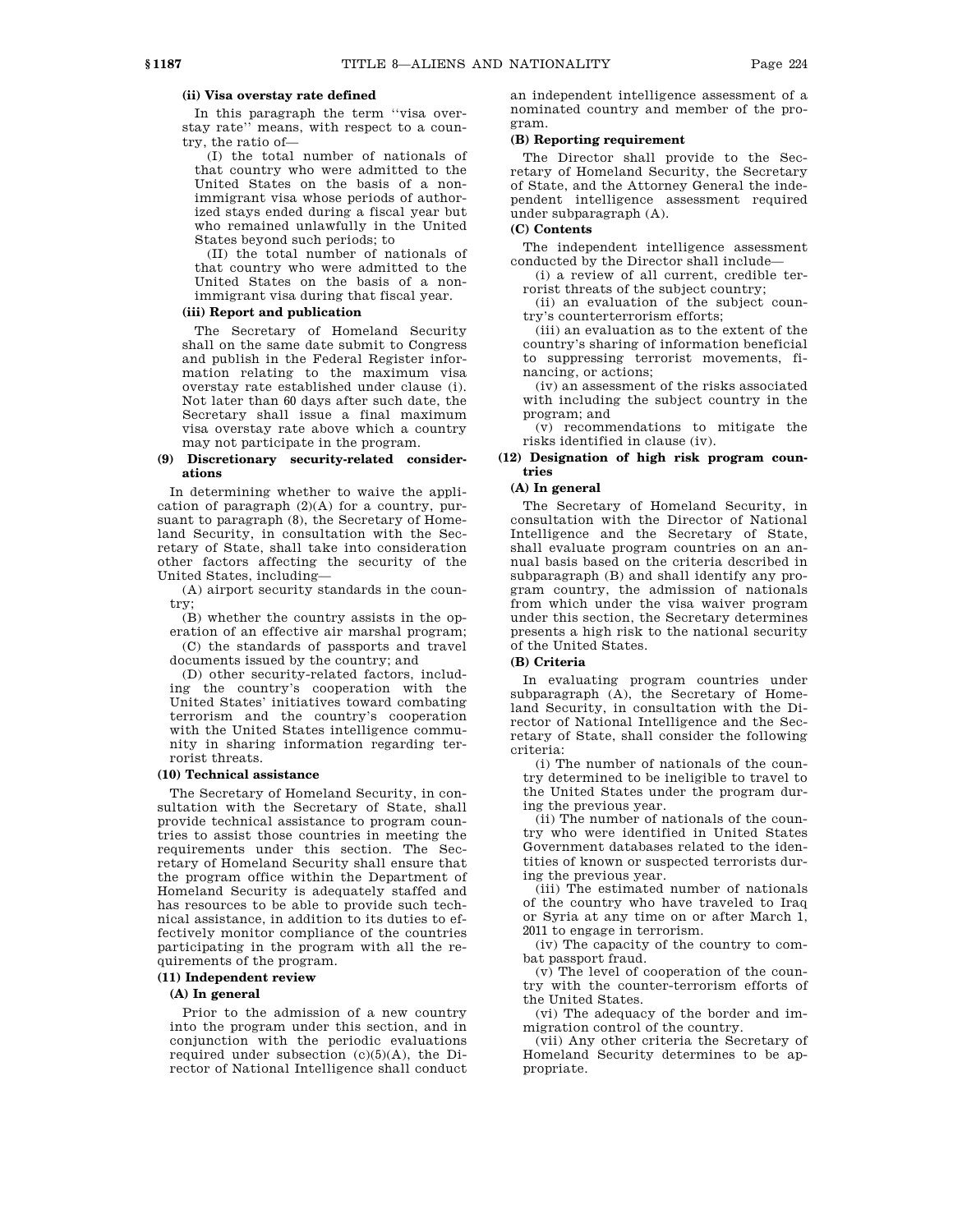# **(C) Suspension of designation**

The Secretary of Homeland Security, in consultation with the Secretary of State, may suspend the designation of a program country based on a determination that the country presents a high risk to the national security of the United States under subparagraph (A) until such time as the Secretary determines that the country no longer presents such a risk.

## **(D) Report**

Not later than 60 days after December 18, 2015, and annually thereafter, the Secretary of Homeland Security, in consultation with the Director of National Intelligence and the Secretary of State, shall submit to the Committee on Homeland Security, the Committee on Foreign Affairs, the Permanent Select Committee on Intelligence, and the Committee on the Judiciary of the House of Representatives, and the Committee on Homeland Security and Governmental Affairs, the Committee on Foreign Relations, the Select Committee on Intelligence, and the Committee on the Judiciary of the Senate a report, which includes an evaluation and threat assessment of each country determined to present a high risk to the national security of the United States under subparagraph (A).

# **(d) Authority**

Notwithstanding any other provision of this section, the Secretary of Homeland Security, in consultation with the Secretary of State, may for any reason (including national security) refrain from waiving the visa requirement in respect to nationals of any country which may otherwise qualify for designation or may, at any time, rescind any waiver or designation previously granted under this section. The Secretary of Homeland Security may not waive any eligibility requirement under this section unless the Secretary notifies, with respect to the House of Representatives, the Committee on Homeland Security, the Committee on the Judiciary, the Committee on Foreign Affairs, and the Committee on Appropriations, and with respect to the Senate, the Committee on Homeland Security and Governmental Affairs, the Committee on the Judiciary, the Committee on Foreign Relations, and the Committee on Appropriations not later than 30 days before the effective date of such waiver.

# **(e) Carrier agreements**

## **(1) In general**

The agreement referred to in subsection (a)(4) is an agreement between a carrier (including any carrier conducting operations under part 135 of title 14, Code of Federal Regulations) or a domestic corporation conducting operations under part 91 of that title and the Secretary of Homeland Security under which the carrier (including any carrier conducting operations under part 135 of title 14, Code of Federal Regulations) or a domestic corporation conducting operations under part 91 of that title agrees, in consideration of the waiver of the visa requirement with respect to a nonimmigrant visitor under the program—

(A) to indemnify the United States against any costs for the transportation of the alien from the United States if the visitor is refused admission to the United States or remains in the United States unlawfully after the 90-day period described in subsection  $(a)(1)(A),$ 

(B) to submit daily to immigration officers any immigration forms received with respect to nonimmigrant visitors provided a waiver under the program,

(C) to be subject to the imposition of fines resulting from the transporting into the United States of a national of a designated country without a passport pursuant to regulations promulgated by the Secretary of Homeland Security, and

(D) to collect, provide, and share passenger data as required under subsection  $(h)(1)(B)$ .

# **(2) Termination of agreements**

The Secretary of Homeland Security may terminate an agreement under paragraph (1) with five days' notice to the carrier (including any carrier conducting operations under part 135 of title 14, Code of Federal Regulations) or a domestic corporation conducting operations under part 91 of that title for the failure by a carrier (including any carrier conducting operations under part 135 of title 14, Code of Federal Regulations) or a domestic corporation conducting operations under part 91 of that title to meet the terms of such agreement.

# **(3) Business aircraft requirements**

# **(A) In general**

For purposes of this section, a domestic corporation conducting operations under part 91 of title 14, Code of Federal Regulations 2 that owns or operates a noncommercial aircraft is a corporation that is organized under the laws of any of the States of the United States or the District of Columbia and is accredited by or a member of a national organization that sets business aviation standards. The Secretary of Homeland Security shall prescribe by regulation the provision of such information as the Secretary of Homeland Security deems necessary to identify the domestic corporation, its officers, employees, shareholders, its place of business, and its business activities. **(B) Collections**

In addition to any other fee authorized by law, the Secretary of Homeland Security is authorized to charge and collect, on a periodic basis, an amount from each domestic corporation conducting operations under part 91 of title 14, Code of Federal Regulations, for nonimmigrant visa waiver admissions on noncommercial aircraft owned or operated by such domestic corporation equal to the total amount of fees assessed for issuance of nonimmigrant visa waiver arrival/departure forms at land border ports of entry. All fees collected under this paragraph shall be deposited into the Immigration User Fee Account established under section 1356(h) of this title.

<sup>2</sup>So in original. Probably should be followed by a comma.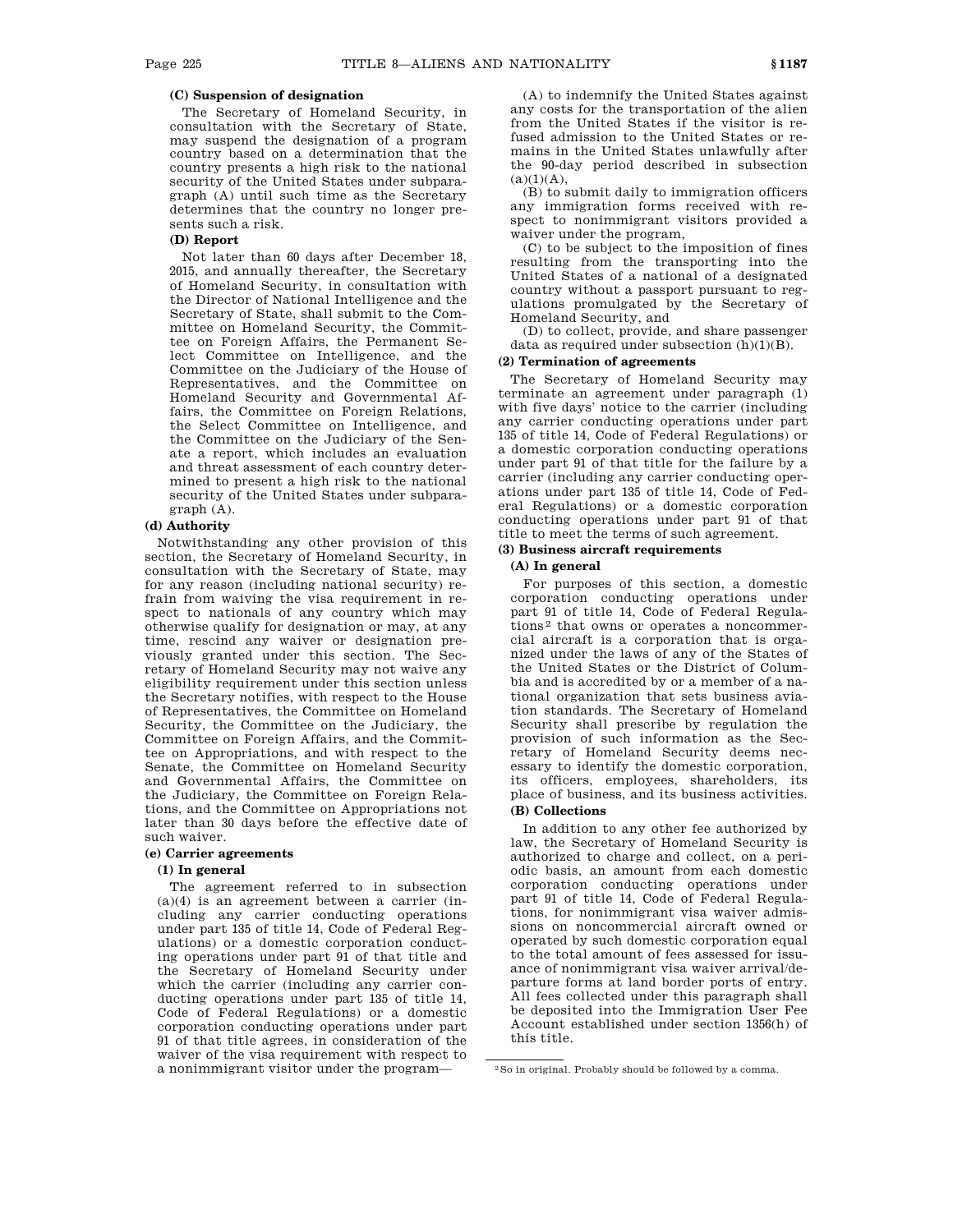# **(f) Duration and termination of designation**

# **(1) In general**

# **(A) Determination and notification of disqualification rate**

Upon determination by the Secretary of Homeland Security that a program country's disqualification rate is 2 percent or more, the Secretary of Homeland Security shall notify the Secretary of State.

# **(B) Probationary status**

If the program country's disqualification rate is greater than 2 percent but less than 3.5 percent, the Secretary of Homeland Security shall place the program country in probationary status for a period not to exceed 2 full fiscal years following the year in which the determination under subparagraph (A) is made.

### **(C) Termination of designation**

Subject to paragraph (3), if the program country's disqualification rate is 3.5 percent or more, the Secretary of Homeland Security shall terminate the country's designation as a program country effective at the beginning of the second fiscal year following the fiscal year in which the determination under subparagraph (A) is made.

# **(2) Termination of probationary status**

# **(A) In general**

If the Secretary of Homeland Security determines at the end of the probationary period described in paragraph (1)(B) that the program country placed in probationary status under such paragraph has failed to develop a machine-readable passport program as required by section<sup>3</sup> (c)(2)(C), or has a disqualification rate of 2 percent or more, the Secretary of Homeland Security shall terminate the designation of the country as a program country. If the Secretary of Homeland Security determines that the program country has developed a machine-readable passport program and has a disqualification rate of less than 2 percent, the Secretary of Homeland Security shall redesignate the country as a program country.

# **(B) Effective date**

A termination of the designation of a country under subparagraph (A) shall take effect on the first day of the first fiscal year following the fiscal year in which the determination under such subparagraph is made. Until such date, nationals of the country shall remain eligible for a waiver under subsection (a).

### **(3) Nonapplicability of certain provisions**

Paragraph (1)(C) shall not apply unless the total number of nationals of a program country described in paragraph (4)(A) exceeds 100.

# **(4) ''Disqualification rate'' defined**

For purposes of this subsection, the term ''disqualification rate'' means the percentage which—

(A) the total number of nationals of the program country who were—

(i) denied admission at the time of arrival or withdrew their application for admission during the most recent fiscal year for which data are available; and

(ii) admitted as nonimmigrant visitors during such fiscal year and who violated the terms of such admission; bears to

(B) the total number of nationals of such country who applied for admission as nonimmigrant visitors during such fiscal year.

# **(5) Failure to report passport thefts**

If the Secretary of Homeland Security and the Secretary of State jointly determine that the program country is not reporting the theft or loss of passports, as required by subsection (c)(2)(D), the Secretary of Homeland Security shall terminate the designation of the country as a program country.

# **(6) Failure to share information**

# **(A) In general**

If the Secretary of Homeland Security and the Secretary of State jointly determine that the program country is not sharing information, as required by subsection (c)(2)(F), the Secretary of Homeland Security shall terminate the designation of the country as a program country.

#### **(B) Redesignation**

In the case of a termination under this paragraph, the Secretary of Homeland Security shall redesignate the country as a program country, without regard to paragraph (2) or (3) of subsection (c) or paragraphs (1) through (4), when the Secretary of Homeland Security, in consultation with the Secretary of State, determines that the country is sharing information, as required by subsection  $(c)(2)(F)$ .

#### **(7) Failure to screen**

# **(A) In general**

Beginning on the date that is 270 days after December 18, 2015, if the Secretary of Homeland Security and the Secretary of State jointly determine that the program country is not conducting the screening required by subsection  $(c)(2)(G)$ , the Secretary of Homeland Security shall terminate the designation of the country as a program country.

#### **(B) Redesignation**

In the case of a termination under this paragraph, the Secretary of Homeland Security shall redesignate the country as a program country, without regard to paragraph (2) or (3) of subsection (c) or paragraphs (1) through (4), when the Secretary of Homeland Security, in consultation with the Secretary of State, determines that the country is conducting the screening required by subsection  $(c)(2)(G).$ 

# **(g) Visa application sole method to dispute denial of waiver based on a ground of inadmissibility**

In the case of an alien denied a waiver under the program by reason of a ground of inadmissibility described in section 1182(a) of this title

<sup>3</sup>So in original. Probably should be ''subsection''.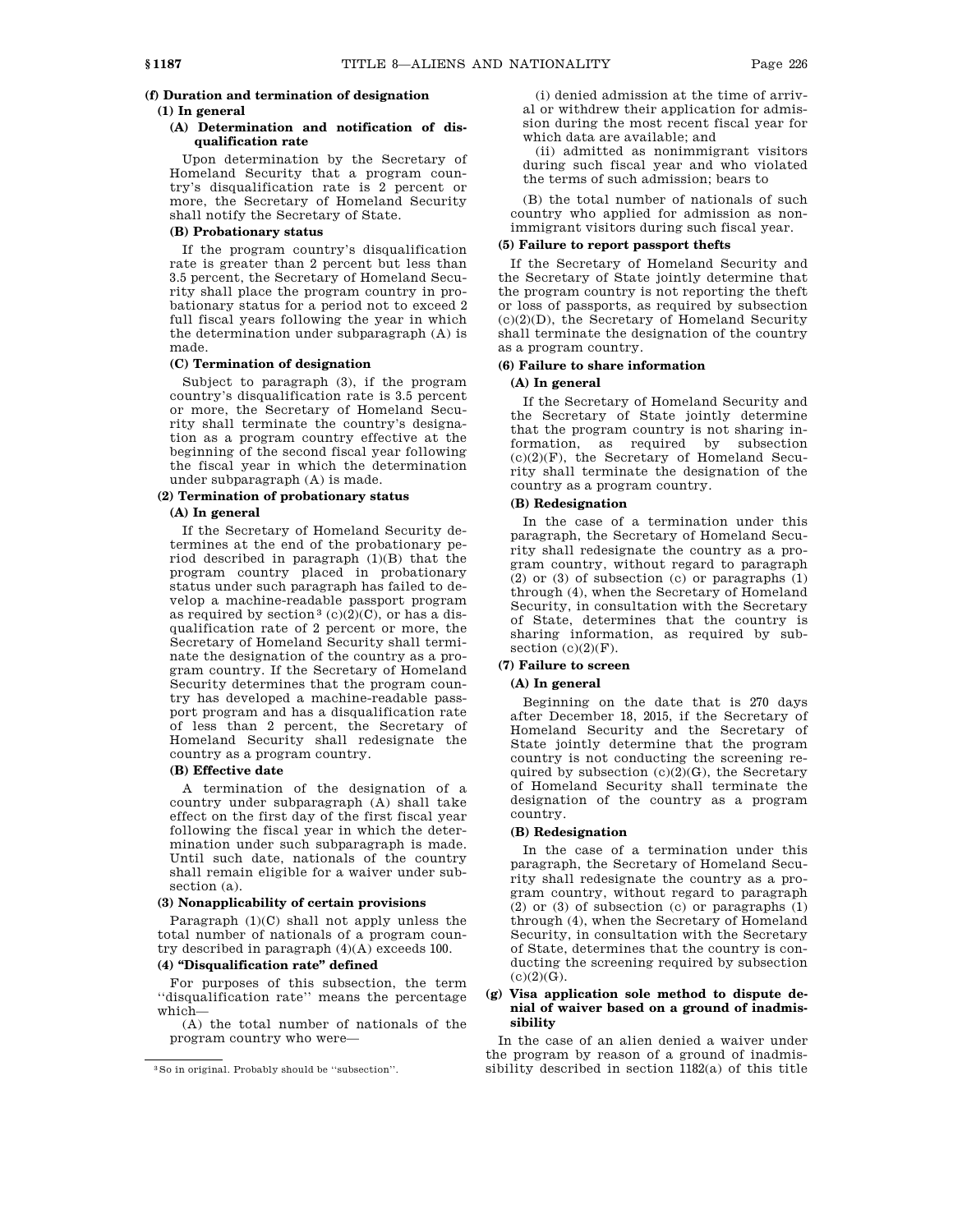that is discovered at the time of the alien's application for the waiver or through the use of an automated electronic database required under subsection (a)(9), the alien may apply for a visa at an appropriate consular office outside the United States. There shall be no other means of administrative or judicial review of such a denial, and no court or person otherwise shall have jurisdiction to consider any claim attacking the validity of such a denial.

#### **(h) Use of information technology systems**

# **(1) Automated entry-exit control system**

# **(A) System**

Not later than October 1, 2001, the Secretary of Homeland Security shall develop and implement a fully automated entry and exit control system that will collect a record of arrival and departure for every alien who arrives and departs by sea or air at a port of entry into the United States and is provided a waiver under the program.

# **(B) Requirements**

The system under subparagraph (A) shall satisfy the following requirements:

# **(i) Data collection by carriers**

Not later than October 1, 2001, the records of arrival and departure described in subparagraph (A) shall be based, to the maximum extent practicable, on passenger data collected and electronically transmitted to the automated entry and exit control system by each carrier that has an agreement under subsection (a)(4).

#### **(ii) Data provision by carriers**

Not later than October 1, 2002, no waiver may be provided under this section to an alien arriving by sea or air at a port of entry into the United States on a carrier unless the carrier is electronically transmitting to the automated entry and exit control system passenger data determined by the Secretary of Homeland Security to be sufficient to permit the Secretary of Homeland Security to carry out this paragraph.

## **(iii) Calculation**

The system shall contain sufficient data to permit the Secretary of Homeland Security to calculate, for each program country and each fiscal year, the portion of nationals of that country who are described in subparagraph (A) and for whom no record of departure exists, expressed as a percentage of the total number of such nationals who are so described.

#### **(C) Reporting**

## **(i) Percentage of nationals lacking departure record**

As part of the annual report required to be submitted under section 1365a(e)(1) of this title, the Secretary of Homeland Security shall include a section containing the calculation described in subparagraph (B)(iii) for each program country for the previous fiscal year, together with an analysis of that information.

# **(ii) System effectiveness**

Not later than December 31, 2004, the Secretary of Homeland Security shall submit a written report to the Committee on the Judiciary of the United States House of Representatives and of the Senate containing the following:

(I) The conclusions of the Secretary of Homeland Security regarding the effectiveness of the automated entry and exit control system to be developed and implemented under this paragraph.

(II) The recommendations of the Secretary of Homeland Security regarding the use of the calculation described in subparagraph (B)(iii) as a basis for evaluating whether to terminate or continue the designation of a country as a program country.

The report required by this clause may be combined with the annual report required to be submitted on that date under section  $1365a(e)(1)$  of this title.

# **(2) Automated data sharing system**

# **(A) System**

The Secretary of Homeland Security and the Secretary of State shall develop and implement an automated data sharing system that will permit them to share data in electronic form from their respective records systems regarding the admissibility of aliens who are nationals of a program country.

# **(B) Requirements**

The system under subparagraph (A) shall satisfy the following requirements:

# **(i) Supplying information to immigration officers conducting inspections at ports of entry**

Not later than October 1, 2002, the system shall enable immigration officers conducting inspections at ports of entry under section 1225 of this title to obtain from the system, with respect to aliens seeking a waiver under the program—

(I) any photograph of the alien that may be contained in the records of the Department of State or the Service; and (II) information on whether the alien has ever been determined to be ineligible

to receive a visa or ineligible to be admitted to the United States.

# **(ii) Supplying photographs of inadmissible aliens**

The system shall permit the Secretary of Homeland Security electronically to obtain any photograph contained in the records of the Secretary of State pertaining to an alien who is a national of a program country and has been determined to be ineligible to receive a visa.

#### **(iii) Maintaining records on applications for admission**

The system shall maintain, for a minimum of 10 years, information about each application for admission made by an alien seeking a waiver under the program, including the following: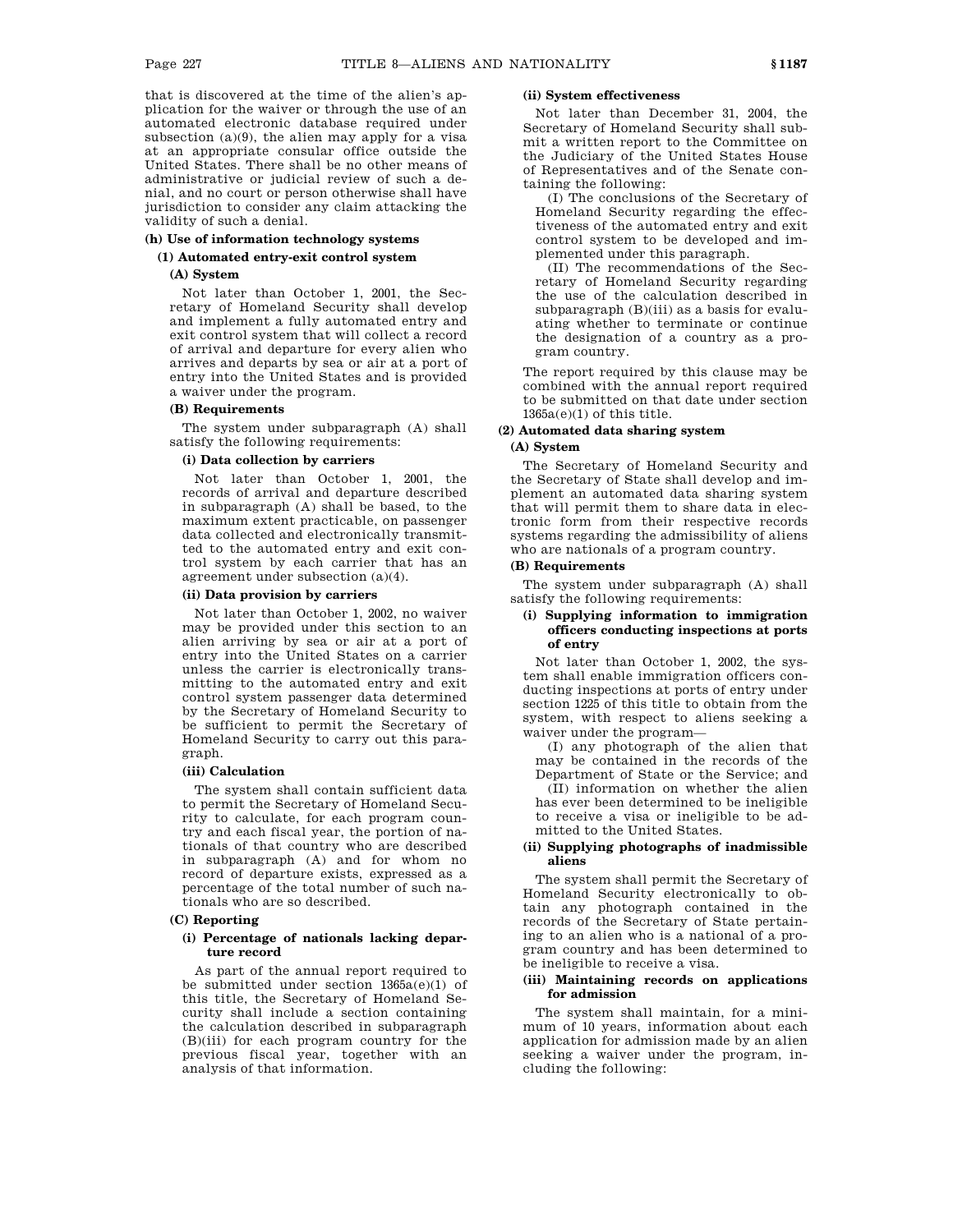(I) The name or Service identification number of each immigration officer conducting the inspection of the alien at the port of entry.

(II) Any information described in clause (i) that is obtained from the system by any such officer.

(III) The results of the application.

# **(3) Electronic system for travel authorization (A) System**

The Secretary of Homeland Security, in consultation with the Secretary of State, shall develop and implement a fully automated electronic system for travel authorization (referred to in this paragraph as the ''System'') to collect such biographical and other information as the Secretary of Homeland Security determines necessary to determine, in advance of travel, the eligibility of, and whether there exists a law enforcement or security risk in permitting, the 4 alien to travel to the United States.

# **(B) Fees**

# **(i) In general**

No later than 6 months after March 4, 2010, the Secretary of Homeland Security shall establish a fee for the use of the System and begin assessment and collection of that fee. The initial fee shall be the sum of—

(I) \$10 per travel authorization; and

(II) an amount that will at least ensure recovery of the full costs of providing and administering the System, as determined by the Secretary.

# **(ii) Disposition of amounts collected**

Amounts collected under clause (i)(I) shall be credited to the Travel Promotion Fund established by subsection (d) of section 2131 of title 22. Amounts collected under clause  $(i)(II)$  shall be transferred to the general fund of the Treasury and made available to pay the costs incurred to administer the System.

#### **(iii) Sunset of Travel Promotion Fund fee**

The Secretary may not collect the fee authorized by clause (i)(I) for fiscal years beginning after September 30, 2020.

# **(C) Validity**

# **(i) Period**

The Secretary of Homeland Security, in consultation with the Secretary of State, shall prescribe regulations that provide for a period, not to exceed three years, during which a determination of eligibility to travel under the program will be valid. Notwithstanding any other provision under this section, the Secretary of Homeland Security may revoke any such determination or shorten the period of eligibility under any such determination at any time and for any reason.

# **(ii) Limitation**

A determination by the Secretary of Homeland Security that an alien is eligible to travel to the United States under the program is not a determination that the alien is admissible to the United States.

# **(iii) Not a determination of visa eligibility**

A determination by the Secretary of Homeland Security that an alien who applied for authorization to travel to the United States through the System is not eligible to travel under the program is not a determination of eligibility for a visa to travel to the United States and shall not preclude the alien from applying for a visa. **(iv) Judicial review**

Notwithstanding any other provision of law, no court shall have jurisdiction to review an eligibility determination under the System.

# **(D) Fraud detection**

The Secretary of Homeland Security shall research opportunities to incorporate into the System technology that will detect and prevent fraud and deception in the System.

# **(E) Additional and previous countries of citizenship**

The Secretary of Homeland Security shall collect from an applicant for admission pursuant to this section information on any additional or previous countries of citizenship of that applicant. The Secretary shall take any information so collected into account when making determinations as to the eligibility of the alien for admission pursuant to this section.

# **(F) Report on certain limitations on travel**

Not later than 30 days after December 18, 2015, and annually thereafter, the Secretary of Homeland Security, in consultation with the Secretary of State, shall submit to the Committee on Homeland Security, the Committee on the Judiciary, and the Committee on Foreign Affairs of the House of Representatives, and the Committee on Homeland Security and Governmental Affairs, the Committee on the Judiciary, and the Committee on Foreign Relations of the Senate a report on the number of individuals who were denied eligibility to travel under the program, or whose eligibility for such travel was revoked during the previous year, and the number of such individuals determined, in accordance with subsection (a)(6), to represent a threat to the national security of the United States, and shall include the country or countries of citizenship of each such individual.

# **(i) Exit system**

# **(1) In general**

Not later than one year after August 3, 2007, the Secretary of Homeland Security shall establish an exit system that records the departure on a flight leaving the United States of every alien participating in the visa waiver program established under this section.

# **(2) System requirements**

The system established under paragraph (1) shall—

<sup>4</sup>So in original. Probably should be ''an''.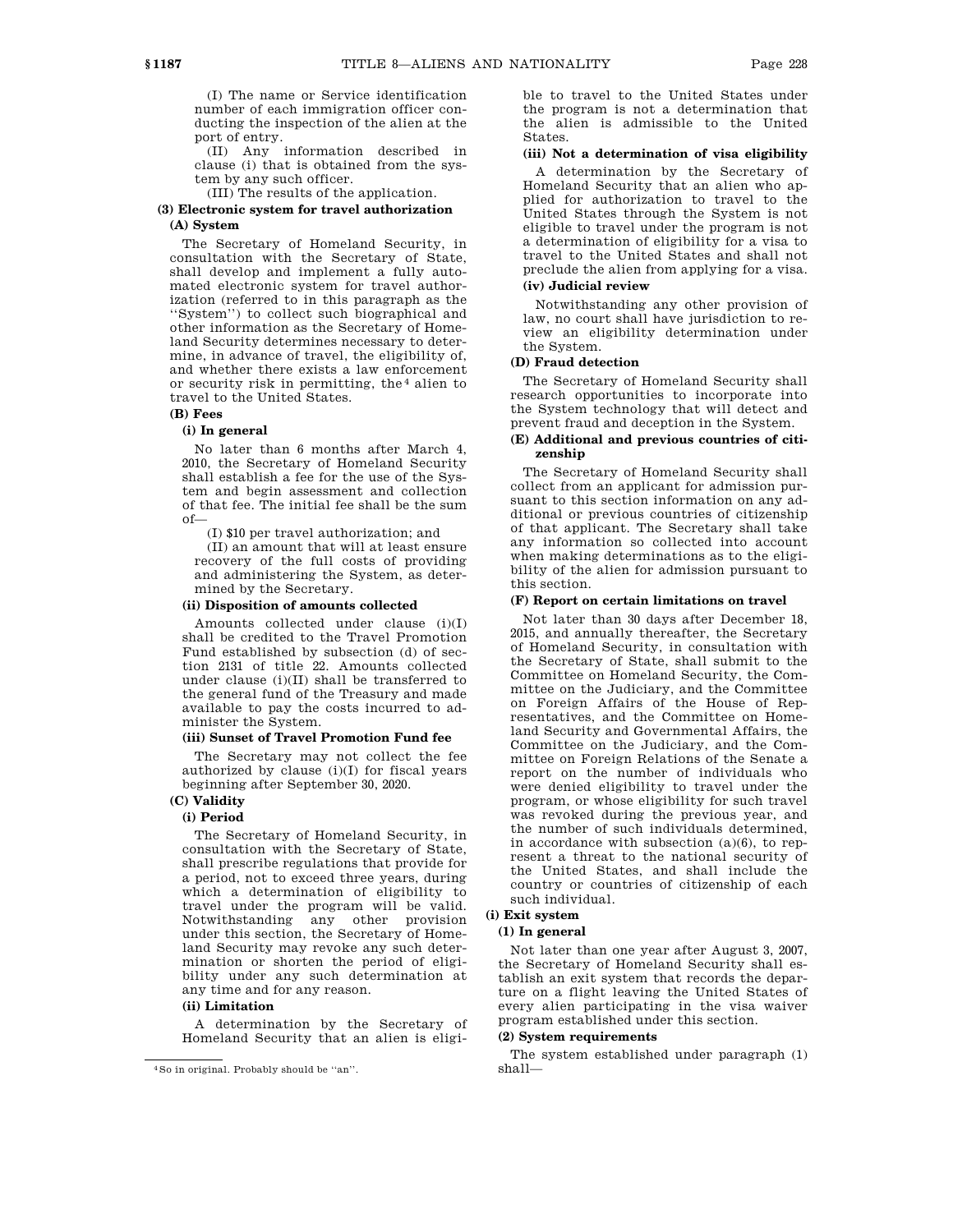(A) match biometric information of the alien against relevant watch lists and immigration information; and

(B) compare such biometric information against manifest information collected by air carriers on passengers departing the United States to confirm such aliens have departed the United States.

#### **(3) Report**

Not later than 180 days after August 3, 2007, the Secretary shall submit to Congress a report that describes—

(A) the progress made in developing and deploying the exit system established under this subsection; and

(B) the procedures by which the Secretary shall improve the method of calculating the rates of nonimmigrants who overstay their authorized period of stay in the United States.

(June 27, 1952, ch. 477, title II, ch. 2, §217, as added Pub. L. 99–603, title III, §313(a), Nov. 6, 1986, 100 Stat. 3435; amended Pub. L. 100–525, §2(p)(1), (2), Oct. 24, 1988, 102 Stat. 2613; Pub. L. 101–649, title II, §201(a), Nov. 29, 1990, 104 Stat. 5012; Pub. L. 102–232, title III, §§303(a)(1), (2), 307(*l*)(3), Dec. 12, 1991, 105 Stat. 1746, 1756; Pub. L. 103–415, §1(m), Oct. 25, 1994, 108 Stat. 4301; Pub. L. 103–416, title II, §§210, 211, Oct. 25, 1994, 108 Stat. 4312, 4313; Pub. L. 104–208, div. C, title III,  $\$308(d)(4)(F), (e)(9),$ title VI, $\$635(a)-(c)(1), (3),$ Sept. 30, 1996, 110 Stat. 3009–618, 3009–620, 3009–702, 3009–703; Pub. L. 105–119, title I, §125, Nov. 26, 1997, 111 Stat. 2471; Pub. L. 105–173, §§1, 3, Apr. 27, 1998, 112 Stat. 56; Pub. L. 106–396, title I, §101(a), title II, §§201–207, title IV, §403(a)–(d), Oct. 30, 2000, 114 Stat. 1637–1644, 1647, 1648; Pub. L. 107–56, title IV, §417(c), (d), Oct. 26, 2001, 115 Stat. 355; Pub. L. 107–173, title III, §307(a), May 14, 2002, 116 Stat. 556; Pub. L. 110–53, title VII, §711(c), (d)(1), Aug. 3, 2007, 121 Stat. 339, 341; Pub. L. 111–145, §9(h), formerly §9(e), Mar. 4, 2010, 124 Stat. 62, renumbered Pub. L. 113–235, div. B, title VI, §606(1), Dec. 16, 2014, 128 Stat. 2219; Pub. L. 111–198, §5(a), July 2, 2010, 124 Stat. 1357; Pub. L. 113–235, div. B, title VI, §605(b), Dec. 16, 2014, 128 Stat. 2219; Pub. L. 114–113, div. O, title II,  $\S$ §202(a), (b), 203–205(a), 206, 207(a), 209, Dec. 18, 2015, 129 Stat. 2989–2995.)

#### REFERENCES IN TEXT

The International Emergency Economic Powers Act, referred to in subsec.  $(a)(12)(A)(i)(II)$ ,  $(ii)(II)$ , is title II of Pub. L. 95–223, Dec. 28, 1977, 91 Stat. 1626, which is classified generally to chapter 35 (§1701 et seq.) of Title 50, War and National Defense. For complete classification of this Act to the Code, see Short Title note set out under section 1701 of Title 50 and Tables.

This chapter, referred to in subsecs. (b)(1) and  $(c)(7)(B)(iv)$ , was in the original, "this Act", meaning act June 27, 1952, ch. 477, 66 Stat. 163, known as the Immigration and Nationality Act, which is classified principally to this chapter. For complete classification of this Act to the Code, see Short Title note set out under section 1101 of this title and Tables.

#### AMENDMENTS

2015—Pub. L. 114–113, §209(b)(1), substituted ''electronic system for travel authorization'' for ''electronic travel authorization system'' wherever appearing.

Pub. L. 114–113, §209(a), substituted ''Secretary of Homeland Security'' for ''Attorney General'' wherever appearing, except in subsec.  $(c)(11)(B)$ .

Subsec. (a)(3). Pub. L. 114–113, §202(a), amended par. (3) generally. Prior to amendment, par. (3) related to machine readable passport requirement.

Subsec. (a)(11). Pub. L. 114–113,  $\$ 209(b)(2), substituted ''electronic system for travel authorization'' for ''electronic travel authorization system'' in heading.

Subsec. (a)(12). Pub. L. 114–113, §203, added par. (12). Subsec. (c)(2)(B). Pub. L. 114–113, §202(b), amended

subpar. (B) generally. Prior to amendment, subpar. (B)

related to machine readable passport program. Subsec. (c)(2)(C)(iii). Pub. L. 114–113, §205(a)(1), sub-stituted '', the Committee on Foreign Affairs, and the Committee on Homeland Security'' for ''and the Com-mittee on International Relations'' and '', the Committee on Foreign Relations, and the Committee on Homeland Security and Governmental Affairs'' for ''and the Committee on Foreign Relations''.

Subsec.  $(c)(2)(D)$ . Pub. L. 114–113, §204(a), substituted ''not later than 24 hours after becoming aware of the theft or loss'' for ''within a strict time limit''.

Subsec. (c)(2)(F). Pub. L. 114–113, §204(c), inserted before period at end ", and fully implements such agreement''.

Subsec. (c)(2)(G). Pub. L. 114–113, §204(b), added subpar. (G).<br>Subsec

 $(c)(5)(A)(i)(III)$ . Pub. L. 114–113, §205(a)(2)(A)(i), (ii), inserted ''the Permanent Select Committee on Intelligence,'' after ''the Committee on Foreign Affairs,'' and ''the Select Committee on Intelligence'' after "the Committee on Foreign Relations,".<br>Subsec.  $(0)(5)(A)(i)(V)$ . Pub. L. 114-113.

 $(c)(5)(A)(i)(V).$  $§205(a)(2)(A)(iii)–(C)$ , added subcl. (V).

Subsec. (c)(12). Pub. L. 114–113, §206, added par. (12). Subsec. (f)(6), (7). Pub. L. 114–113, §204(d), added pars. (6) and (7).

Subsec. (h)(3). Pub. L. 114–113, §209(b)(3), substituted ''Electronic system for travel authorization'' for ''Electronic travel authorization system'' in heading.

Subsec. (h)(3)(C)(i). Pub. L. 114–113, §207(a)(1), inserted ''or shorten the period of eligibility under any such determination'' after ''any such determination''.

Subsec.  $(h)(3)(D)$  to  $(F)$ . Pub. L. 114–113, §207(a)(2), added subpars. (D) to (F) and struck out former subpar. (D) which required submission of report regarding the implementation of the automated electronic travel authorization system.

2014—Subsec. (h)(3)(B)(iii). Pub. L. 113–235, §605(b), substituted ''September 30, 2020'' for ''September 30,  $2015$ 

 $2010$ —Subsec. (h)(3)(B). Pub. L. 111–145, §9(h), formerly  $§9(e)$ , as renumbered by Pub. L. 113-235,  $§606(1)$ , amended subpar. (B) generally. Prior to amendment, text read as follows: ''The Secretary of Homeland Security may charge a fee for the use of the System, which shall be—

''(i) set at a level that will ensure recovery of the full costs of providing and administering the System; and

''(ii) available to pay the costs incurred to administer the System.''

Subsec. (h)(3)(B)(ii). Pub. L. 111–198, §5(a)(1), made technical amendment to reference in original act which appears in text as reference to ''subsection (d) of section 2131 of title 22''.

Subsec. (h)(3)(B)(iii). Pub. L. 111–198, §5(a)(2), substituted ''September 30, 2015.'' for ''September 30, 2014.''

2007—Subsec. (a). Pub. L. 110–53, §711(d)(1)(A)(i), designated concluding provisions as par. (10) and inserted heading.

Subsec. (a)(11). Pub. L. 110–53, §711(d)(1)(A)(ii), added par. (11).

Subsec. (c)(2)(D). Pub. L. 110-53,  $$711(d)(1)(B)(i)(I),$ amended heading and text of subpar. (D) generally. Prior to amendment, text read as follows: ''The government of the country certifies that it reports to the United States Government on a timely basis the theft of blank passports issued by that country.''

Subsec. (c)(2)(E), (F). Pub. L. 110–53,  $$711(d)(1)(B)(i)(II)$ , added subpars. (E) and (F).

Subsec. (c)(5)(A)(i). Pub. L. 110–53, §711(d)(1)(B)(ii)(I), substituted "Secretary of Homeland Security" for "Attorney General'' in introductory provisions.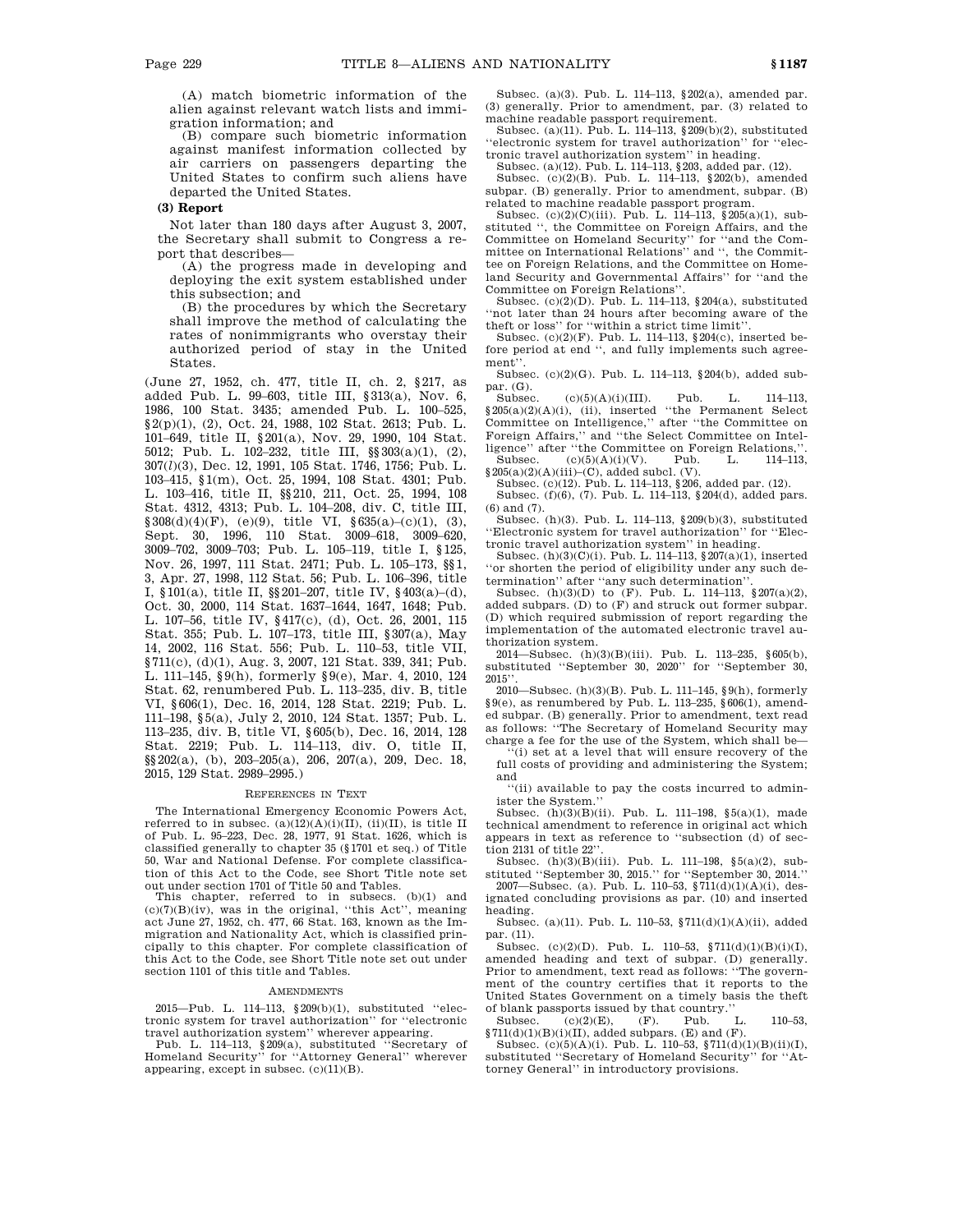Subsec. (c)(5)(A)(i)(III). Pub. L. 110-53,  $$711(d)(1)(B)(ii)(II)(bb)(AA)$ , substituted ", the Committee on Foreign Affairs, and the Committee on Homeland Security,'' for ''and the Committee on International Relations'' and '', the Committee on Foreign Relations, and the Committee on Homeland Security and Governmental Affairs'' for ''and the Committee on Foreign Relations''.<br>Subsec.  $(c)(5)(A)(i)(IV)$ .

Subsec.  $(c)(5)(A)(i)(IV)$ . Pub. L. 110-53, §711(d)(1)(B)(ii)(II)(aa), (bb)(BB), (cc), added subcl. (IV). Subsec. (c)(5)(A)(ii), (iii), (B)(i), (iii). Pub. L. 110–53,

§711(d)(1)(B)(ii)(I), substituted ''Secretary of Homeland Security'' for "Attorney General" wherever appearing.<br>Subsec.  $(c)(5)(B)(iv)$ . Pub. L. 110-53.  $(c)(5)(B)(iv).$ 

§711(d)(1)(B)(ii)(III), added cl. (iv). Subsec. (c)(8), (9). Pub. L. 110–53, §711(c), added pars.

(8) and (9). Subsec. (c)(10), (11). Pub. L. 110–53, §711(d)(1)(B)(iii),

added pars. (10) and (11).

Subsec. (d). Pub. L. 110–53, §711(d)(1)(C), substituted ''Secretary of Homeland Security'' for ''Attorney General'' in first sentence and inserted at end ''The Secretary of Homeland Security may not waive any eligibility requirement under this section unless the Secretary notifies, with respect to the House of Representatives, the Committee on Homeland Security, the Committee on the Judiciary, the Committee on Foreign Affairs, and the Committee on Appropriations, and with respect to the Senate, the Committee on Homeland Security and Governmental Affairs, the Committee on the Judiciary, the Committee on Foreign Relations, and the Committee on Appropriations not later than 30 days before the effective date of such waiver.''

Subsec. (f)(5). Pub. L. 110–53, §711(d)(1)(D), substituted ''Secretary of Homeland Security'' for ''Attorney General'' in two places and ''theft or loss of passports'' for ''theft of blank passports''.

Subsec. (h)(3). Pub. L. 110–53, §711(d)(1)(E), added par. (3).

Subsec. (i). Pub. L. 110–53, §711(d)(1)(F), added subsec. (i).

2002—Subsec. (c)(2)(D). Pub. L. 107–173, §307(a)(1), added subpar. (D).

Subsec. (c)(5)(A)(i). Pub. L. 107–173, §307(a)(2), substituted "2 years" for "5 years" in introductory provisions.

Subsec. (f)(5). Pub. L. 107–173, §307(a)(3), added par. (5).

2001—Subsec. (a)(3). Pub. L. 107–56, §417(d), which directed the substitution of ''(A) IN GENERAL.—Except as provided in subparagraph (B), on or after'' for ''On or after'' and the addition of subpar. (B), was executed making the substitution for "On and after" and adding subpar. (B) to reflect the probable intent of Congress.

Pub. L. 107–56, §417(c), substituted ''2003,'' for ''2007,''. 2000—Pub. L. 106–396, §101(a)(1), in section catchline struck out ''pilot'' before ''program''.

Subsec. (a). Pub. L. 106–396, §§101(a)(2)(A), (B), 403(c), struck out ''pilot'' before ''program'' in heading and two places in introductory provisions and inserted concluding provisions.

Subsec. (a)(1). Pub. L. 106–396, §101(a)(2)(C), substituted ''program'' for ''pilot program period (as defined in subsection (e) of this section)''.

Subsec. (a)(2). Pub. L. 106–396, §101(a)(2)(D), in heading struck out ''pilot'' before ''program''. Subsec. (a)(2)(A). Pub. L. 106–396, §201, inserted

either on its own or in conjunction with one or more other countries that are described in subparagraph (B) and that have established with it a common area for immigration admissions,'' after ''to extend)''.

Subsec. (a)(3), (4). Pub. L. 106–396, §202(a), added par. (3) and redesignated former par. (3) as (4). Former par. (4) redesignated (5).

Subsec. (a)(5). Pub. L. 106–396, §403(a), substituted '', including any carrier conducting operations under part 135 of title 14, Code of Federal Regulations, or a noncommercial aircraft that is owned or operated by a domestic corporation conducting operations under part 91 of title 14, Code of Federal Regulations which has entered into an agreement with the Attorney General pursuant to subsection (e). The Attorney General is authorized to require a carrier conducting operations under part 135 of title 14, Code of Federal Regulations, or a domestic corporation conducting operations under part 91 of that title, to give suitable and proper bond, in such reasonable amount and containing such conditions as the Attorney General may deem sufficient to ensure compliance with the indemnification requirements of this section, as a term of such an agreement'' for ''which has entered into an agreement with the Service to guarantee transport of the alien out of the United States if the alien is found inadmissible or deportable by an immigration officer''.

Pub. L. 106–396, §202(a)(1), redesignated par. (4) as (5). Former par. (5) redesignated (6). Subsec. (a)(6), (7). Pub. L. 106–396, §202(a)(1), des-

ignated pars.  $(5)$  and  $(6)$  as  $(6)$  and  $(7)$ , respectively.

Former par. (7) redesignated (8). Subsec. (a)(8). Pub. L. 106–396, §403(b), inserted ''or the alien is arriving at the port of entry on an aircraft operated under part 135 of title 14, Code of Federal Regulations, or a noncommercial aircraft that is owned or operated by a domestic corporation conducting operations under part 91 of title 14, Code of Federal Regulations'' after ''regulations''.

Pub. L. 106–396, §202(a)(1), designated par. (7) as (8).

Subsec. (a)(9). Pub. L. 106–396, §203(a), added par. (9). Subsec. (b). Pub. L. 106–396, §101(a)(3), struck out 'pilot'' before "program" in introductory provisions.

Subsec. (c). Pub. L. 106–396, §101(a)(4)(A), in heading struck out ''pilot'' before ''program''.

Subsec. (c)(1). Pub. L. 106–396, §101(a)(4)(B), struck out ''pilot'' before ''program''.

Subsec. (c)(2). Pub. L. 106–396, §101(a)(4)(C), in introductory provisions, substituted ''subsection (f)'' for ''subsection (g)'' and struck out ''pilot'' before ''program''.

Subsec. (c)(2)(B). Pub. L. 106–396, §202(b), amended heading and text of subpar. (B) generally. Prior to amendment, text read as follows: ''The government of the country certifies that it has or is in the process of developing a program to issue machine-readable passports to its citizens.''

Subsec. (c)(2)(C). Pub. L. 106–396, §204(a), amended heading and text of subpar. (C) generally. Prior to amendment, text read as follows: ''The Attorney General determines that the United States law enforcement interests would not be compromised by the des-

ignation of the country.'' Subsec. (c)(3). Pub. L. 106–396, §101(a)(4)(D)(i), struck out ''(within the pilot program period)'' after ''fiscal year'' in introductory provisions.

Subsec. (c)(3)(A). Pub. L. 106–396, §101(a)(4)(D)(ii), struck out ''pilot'' before ''program'' in two places in introductory provisions.

Subsec. (c)(3)(B). Pub. L. 106–396, §101(a)(4)(D)(iii), struck out ''pilot'' before ''program'' in introductory provisions.

Subsec. (c)(5). Pub. L. 106–396, §204(b), added par. (5). Subsec. (c)(6). Pub. L. 106–396, §206, added par. (6).

Subsec. (c)(7). Pub. L. 106–396, §207, added par. (7). Subsec. (e)(1). Pub. L. 106–396, §§101(a)(5)(A),  $403(d)(1)(A)$ , in introductory provisions, substituted ''carrier (including any carrier conducting operations under part 135 of title 14, Code of Federal Regulations) or a domestic corporation conducting operations under

part 91 of that title'' for ''carrier'' in two places and struck out ''pilot'' before ''program''. Subsec. (e)(1)(B). Pub. L. 106–396, §101(a)(5)(B), struck

out ''pilot'' before ''program''. Subsec. (e)(1)(D). Pub. L. 106–396, §205(b), added sub-

par. (D). Subsec. (e)(2). Pub. L. 106–396, §403(d)(1), substituted ''carrier (including any carrier conducting operations under part 135 of title 14, Code of Federal Regulations) or a domestic corporation conducting operations under part 91 of that title'' for ''carrier'' and ''failure by a carrier (including any carrier conducting operations under part 135 of title 14, Code of Federal Regulations)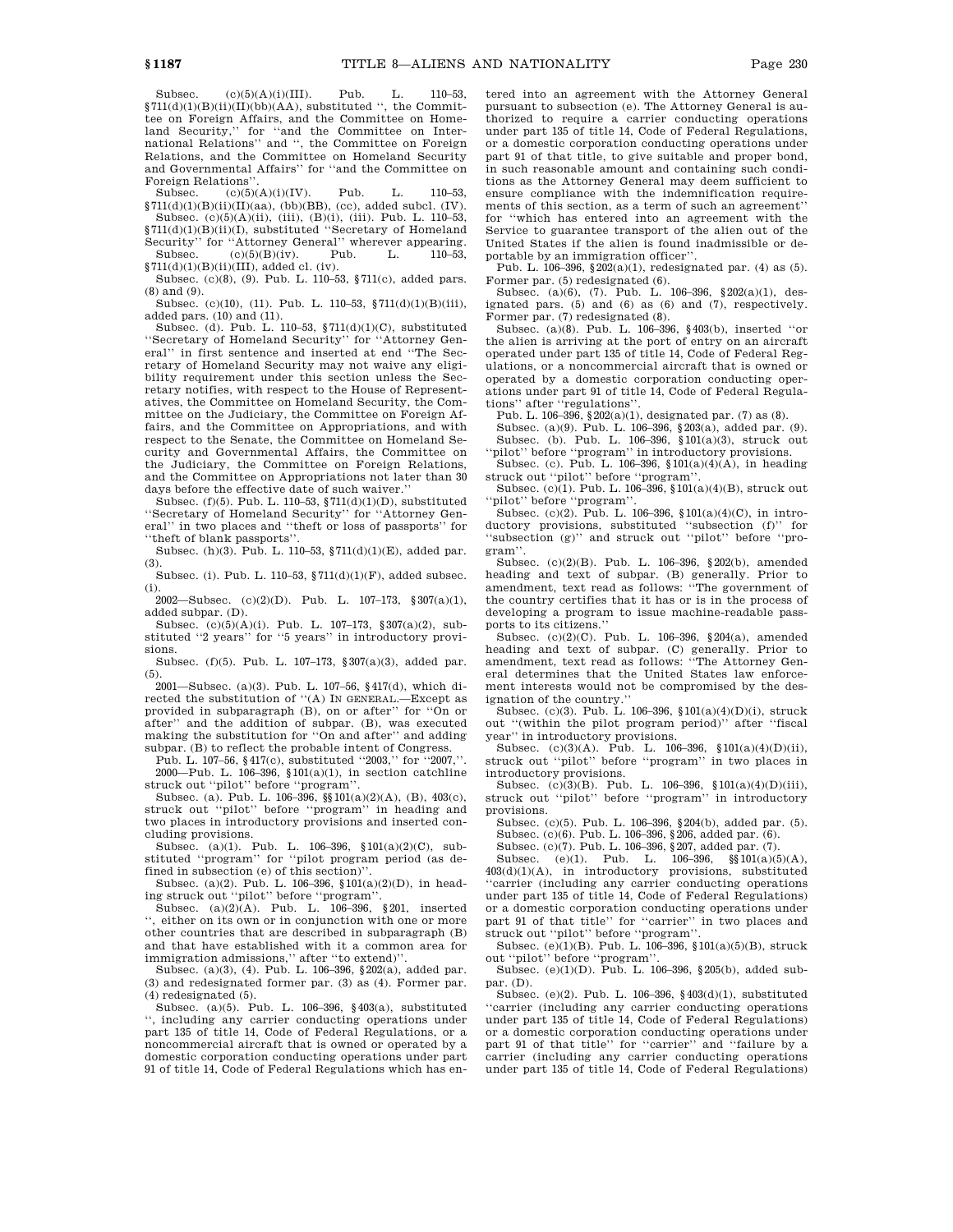or a domestic corporation conducting operations under part 91 of that title" for "carrier's failure"

Subsec. (e)(3). Pub. L. 106–396, §403(d)(2), added par. (3).

Subsec. (f). Pub. L. 106–396, §101(a)(6), redesignated subsec. (g) as (f) and struck out heading and text of former subsec. (f). Text read as follows: ''For purposes of this section, the term 'pilot program period' means the period beginning on October 1, 1988, and ending on April 30, 2000.''

Subsec. (f)(1)(A), (C). Pub. L. 106–396, §101(a)(7)(A), (B), struck out ''pilot'' before ''program''.

Subsec. (f)(2) to (4). Pub. L. 106-396,  $$101(a)(7)(C)–(E)$ , substituted ''as a program country'' for ''as a pilot program country'' in two places in par. (2)(A) and struck out ''pilot'' before ''program'' in pars. (3) and (4)(A).

Subsec. (g). Pub. L. 106–396, §203(b), added subsec. (g). Former subsec. (g) redesignated (f).

Subsec. (h). Pub. L. 106–396, §205(a), added subsec. (h). 1998—Subsec. (c)(2). Pub. L. 105–173, §3, reenacted heading without change and amended text generally. Prior to amendment, text consisted of introductory provisions and subpars. (A) to (D) relating to low nonimmigrant visa refusal rate for previous 2-year period, low nonimmigrant visa refusal rate for each of 2 previous years, machine readable passport program, and law enforcement interests.

Subsec. (f). Pub. L. 105–173, §1, substituted ''2000'' for ''1998''.

1997—Subsec. (f). Pub. L. 105–119 reenacted subsec. heading without change and amended text generally, substituting ''April 30, 1998'' for ''September 30, 1997''.

1996—Subsec. (a). Pub. L. 104–208, §635(a)(1), in introductory provisions, substituted ''Attorney General, in consultation with the Secretary of State'' for ''Attorney General and the Secretary of State, acting joint- $1y$ 

Subsec. (a)(2)(B). Pub. L. 104–208, §635(c)(3), struck out ''or is designated as a pilot program country with probationary status under subsection (g) of this section'' after ''subsection (c)''.

Subsec. (b)(2). Pub. L. 104–208, §308(e)(9), substituted ''removal of'' for ''deportation against''.

Subsec. (c)(1). Pub. L. 104–208,  $\S 635(a)(2)$ , substituted ''Attorney General, in consultation with the Secretary of State,'' for ''Attorney General and the Secretary of State acting jointly''.

Subsec. (c)(3)(A)(i). Pub. L. 104–208, §308(d)(4)(F), substituted ''denied admission at the time of arrival'' for ''excluded from admission''.

Subsec. (d). Pub. L. 104–208, §635(a)(3), substituted ''Attorney General, in consultation with the Secretary of State'' for ''Attorney General and the Secretary of State, acting jointly''.

Subsec. (f). Pub. L. 104–208, §635(b), substituted ''1997.'' for ''1996''.

Subsec. (g). Pub. L. 104–208, §635(c)(1), amended heading and text of subsec. (g) generally. Prior to amendment, text provided authority for Attorney General and Secretary of State to designate countries as pilot program countries with probationary status.

Subsec. (g)(4)(A)(i). Pub. L. 104–208, §308(d)(4)(F), substituted ''denied admission at the time of arrival'' for 'excluded from admission'

1994—Subsec. (a)(2)(B). Pub. L. 103–416, §211(1), inserted before period at end ''or is designated as a pilot program country with probationary status under subsection (g) of this section''.

Subsec.  $(c)(2)$ . Pub. L. 103-416, §211(3), substituted ''Except as provided in subsection (g)(4) of this section, a country" for "A country"

Subsec. (f). Pub. L. 103–416, §210, substituted ''1996'' for "1995."

Pub. L. 103–415 substituted ''1995'' for ''1994''.

Subsec. (g). Pub. L. 103–416, §211(2), added subsec. (g). 1991—Subsec. (a). Pub. L. 102–232, §307(*l*)(3), substituted ''paragraph  $(7)(B)(i)(II)$ '' for ''paragraph  $(26)(B)$ ".

Subsec. (a)(4). Pub. L. 102–232, §303(a)(1)(A), in head-ing substituted ''into the United States'' for ''by sea or air''.

Subsec. (b). Pub. L. 102–232, §303(a)(1)(B), made technical amendment to heading.

Subsec. (e)(1). Pub. L. 102–232, §303(a)(2), substituted "subsection  $(a)(4)$ " for "subsection  $(a)(4)(C)$ "

1990—Subsec. (a)(2). Pub. L. 101–649, §201(a)(1), inserted '', and presents a passport issued by,'' after ''is a national of"

Subsec. (a)(3). Pub. L. 101–649, §201(a)(2), in heading substituted reference to immigration forms for reference to entry control and waiver forms, and in text substituted ''completes such immigration form as the Attorney General shall establish" for '

''(A) completes such immigration form as the Attorney General shall establish under subsection (b)(3) of this section, and

''(B) executes a waiver of review and appeal described in subsection (b)(4) of this section'.

Subsec. (a)(4). Pub. L. 101–649, §201(a)(3), added par. (4) and struck out former par. (4) which waived visa requirement for certain aliens having round-trip transportation tickets.

Subsec. (a)(7). Pub. L. 101–649, §201(a)(4), added par. (7).

Subsec. (b). Pub. L. 101–649, §201(a)(5), redesignated subsec. (b)(4) as subsec. (b) and subpars. (A) and (B) as pars. (1) and (2), respectively, and struck out subsec. (b) heading ''Conditions before pilot program can be put into operation'' and pars. (1) to (3) which related to prior notice to Congress, automated data arrival and departure system, and visa waiver information form, respectively.

Subsec. (c)(1). Pub. L.  $101-649$ ,  $201(a)(6)(A)$ , substituted in heading, ''In general'' for ''Up to 8 countries'' and in text substituted ''any country as a pilot program country if it meets the requirements of paragraph (2)'' for ''up to eight countries as pilot program countries for purposes of the pilot program''.

Subsec. (c)(2). Pub. L. 101–649, §201(a)(6)(B), substituted ''Qualifications'' for ''Initial qualifications'' in heading and ''A country'' for ''For the initial period described in paragraph (4), a country'' in introductory provisions, and added subpars. (C) and (D).

Subsec. (d). Pub. L. 101–649, §201(a)(7), added subsec. (d). Former subsec. (d) redesignated (e).

Subsec. (e). Pub. L. 101-649, §201(a)(7), (8), redesignated subsec. (d) as (e) and added subpar. (C) at end of par. (1). Former subsec. (e) redesignated (f).

Subsec. (f). Pub. L. 101–649, §201(a)(7), (9), redesignated subsec. (e) as (f) and substituted ''on October 1, 1988, and ending on September 30, 1994'' for ''at the end of the 30-day period referred to in subsection (b)(1) of this section and ending on the last day of the third fiscal year which begins after such 30-day period''.

1988—Pub. L. 100–525, §2(p)(1), made technical amendment to directory language of Pub. L. 99–603, §313(a), which enacted this section.

Subsec. (a). Pub. L.  $100-525$ ,  $\S2(p)(2)$ , substituted ''hereinafter'' for ''hereafter''.

#### CHANGE OF NAME

Committee on International Relations of House of Representatives changed to Committee on Foreign Affairs of House of Representatives by House Resolution No. 6, One Hundred Tenth Congress, Jan. 5, 2007.

#### EFFECTIVE DATE OF 2007 AMENDMENT

Pub. L. 110–53, title VII, §711(d)(2), Aug. 3, 2007, 121 Stat. 345, provided that: ''Section 217(a)(11) of the Immigration and Nationality Act [8 U.S.C. 1187(a)(11)], as added by paragraph  $(1)(A)(ii)$ , shall take effect on the date that is 60 days after the date on which the Secretary of Homeland Security publishes notice in the Federal Register of the requirement under such paragraph. [Notice published in Federal Register, Nov. 13, 2008, 73 F.R. 67354.]''

#### EFFECTIVE DATE OF 1996 AMENDMENT

Amendment by section 308(d)(4)(F), (e)(9) of Pub. L. 104–208 effective, with certain transitional provisions,